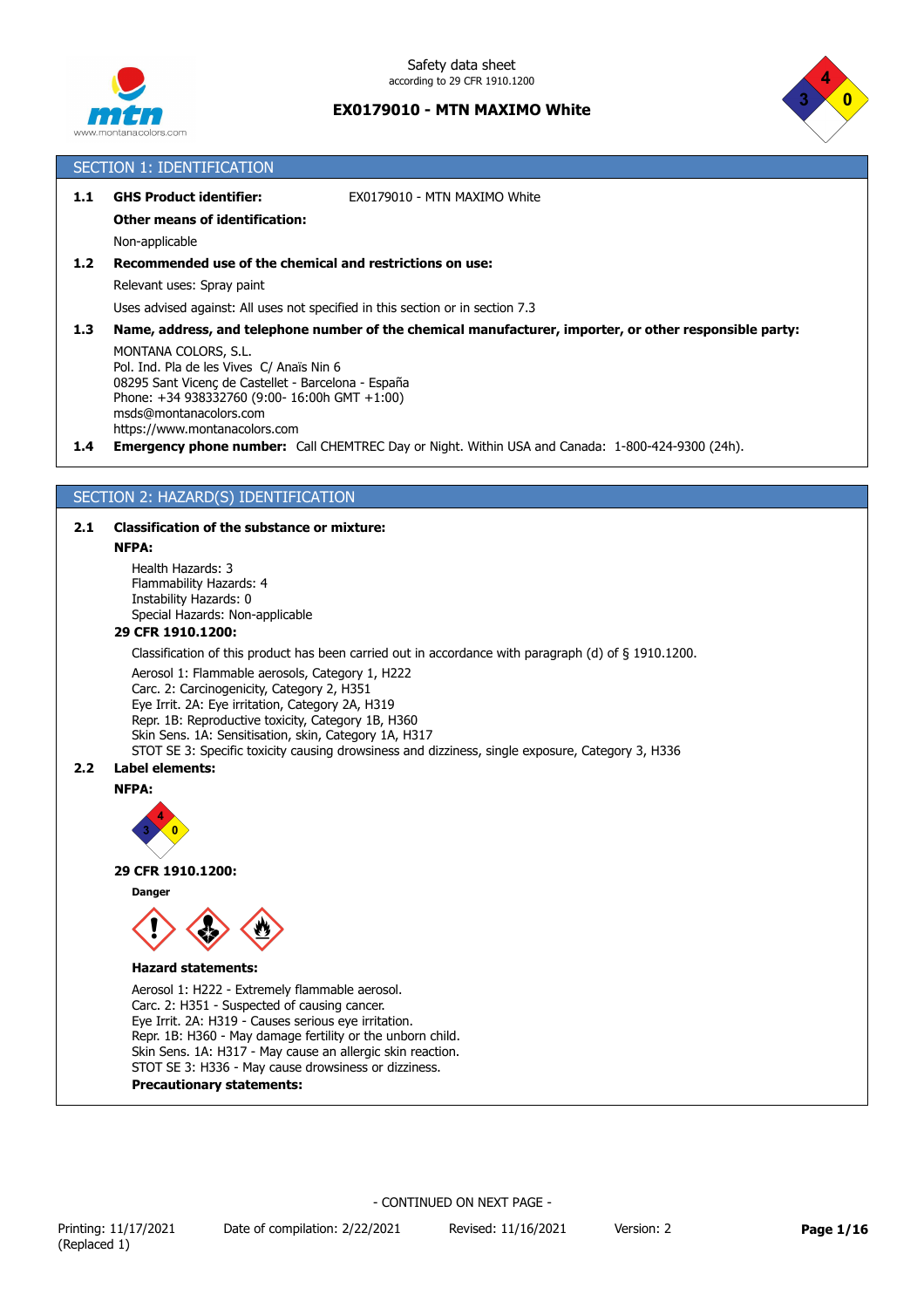

Safety data sheet according to 29 CFR 1910.1200

# **EX0179010 - MTN MAXIMO White**



# SECTION 2: HAZARD(S) IDENTIFICATION (continued)

- P101: If medical advice is needed, have product container or label at hand.
- P102: Keep out of reach of children.
- P103: Read label before use.
- P210: Keep away from heat, hot surfaces, sparks, open flames and other ignition sources. No smoking.
- P211: Do not spray on an open flame or other ignition source.
- P251: Do not pierce or burn, even after use.
- P261: Avoid breathing spray.

P271: Use only outdoors or in a well-ventilated area.

P410+P412: Protect from sunlight. Do not expose to temperatures exceeding 50 °C/122°F.

P501: Dispose of the contents/containers according to the local, state and federal regulations.

#### **Substances that contribute to the classification**

N-butyl acetate; Cobalt bis(2-ethylhexanoate); Ethyl acetate; 2-ethylhexanoic acid, zirconium salt; Reaction mass of: N,N-Ethane-1,2-diylbis(decanamide)/12-Hydroxy-N-[2-[1-oxydecyl)amino]ethyl]octadecanamide/N,N-Ethane-1,2-diylbis(12-hyd roxyoctadecanamide);

#### **Additional labeling:**

FEDERAL HAZARDOUS SUBSTANCES ACT REGULATIONS (§1500.130 Self-pressurized containers: labeling): Warning—contents under pressure.

Do not puncture or incinerate container. Do not expose to heat or store at temperatures above 120 °F. Keep out of the reach of children.

### **2.3 Hazards not otherwise classified (HNOC):**

Non-applicable

# SECTION 3: COMPOSITION/INFORMATION ON INGREDIENTS

#### **3.1 Substances:**

Non-applicable

#### **3.2 Mixtures:**

**Chemical description:** Aerosol

### **Components:**

Remaining components are non-hazardous and/or present at amounts below reportable limits. The specific chemical identity and/or exact percentage (concentration) of composition has been withheld as a trade secret in accordance with paragraph (i) of §1910.1200.Therefore, in accordance with Appendix D to § 1910.1200, the product contains:

|      | Identification | Chemical name/Classification                                                                                                                                                                                                | Concentration                 |
|------|----------------|-----------------------------------------------------------------------------------------------------------------------------------------------------------------------------------------------------------------------------|-------------------------------|
| CAS: | 141-78-6       | <b>Ethyl acetate</b><br>œ<br>Eye Irrit. 2A: H319; Flam. Lig. 2: H225; STOT SE 3: H336 - Danger                                                                                                                              | $20 - 30%$                    |
| CAS: | 123-86-4       | N-butyl acetate<br>$\langle e \rangle$<br>〈'〉<br>Flam. Lig. 3: H226; STOT SE 3: H336 - Warning                                                                                                                              | $10 - 20%$                    |
| CAS: | 106-97-8       | <b>Butane</b><br>$\langle \cdot \rangle$<br>Flam. Gas 1A: H220; Press. Gas: H280 - Danger                                                                                                                                   | $5 - 10%$                     |
| CAS: | 74-98-6        | Propane<br>$\langle \cdot \rangle$<br>Flam. Gas 1A: H220; Press. Gas: H280 - Danger                                                                                                                                         | $5 - 10%$                     |
| CAS: | 75-28-5        | Isobutane<br>$\langle \cdot \rangle$<br>Flam. Gas 1A: H220; Press. Gas: H280 - Danger                                                                                                                                       | $2,5 - 5%$                    |
| CAS: | Non-applicable | Reaction mass of ethylbenzene and m-xylene and p-xylene<br>◇<br>Acute Tox. 4: H312+H332; Asp. Tox. 1: H304; Eye Irrit. 2A: H319; Flam. Liq. 3: H226; Skin Irrit. 2: H315; STOT<br>◇<br>RE 2: H373: STOT SE 3: H335 - Danger | $2,5 - 5%$                    |
| CAS: | 22464-99-9     | 2-ethylhexanoic acid, zirconium salt<br>G,<br>Repr. 2: H361 - Warning                                                                                                                                                       | $0,05 - 0,3$<br>%             |
| CAS: | Non-applicable | Reaction mass of: N,N-Ethane-1,2-diylbis(decanamide)/12-Hydroxy-N-[2-[1-oxydecyl)amino]<br>ethyl]octadecanamide/N,N-Ethane-1,2-diylbis(12-hydroxyoctadecanamide)<br>Skin Sens. 1: H317 - Warning                            | $0,05 - 0,3$<br>$\frac{1}{2}$ |
| CAS: | 136-52-7       | Cobalt bis(2-ethylhexanoate)<br>Carc. 2: H351; Eye Irrit. 2A: H319; Repr. 1B: H360; Skin Sens. 1A: H317 - Danger                                                                                                            | $0,05 - 0,3$<br>%             |

SECTION 4: FIRST-AID MEASURES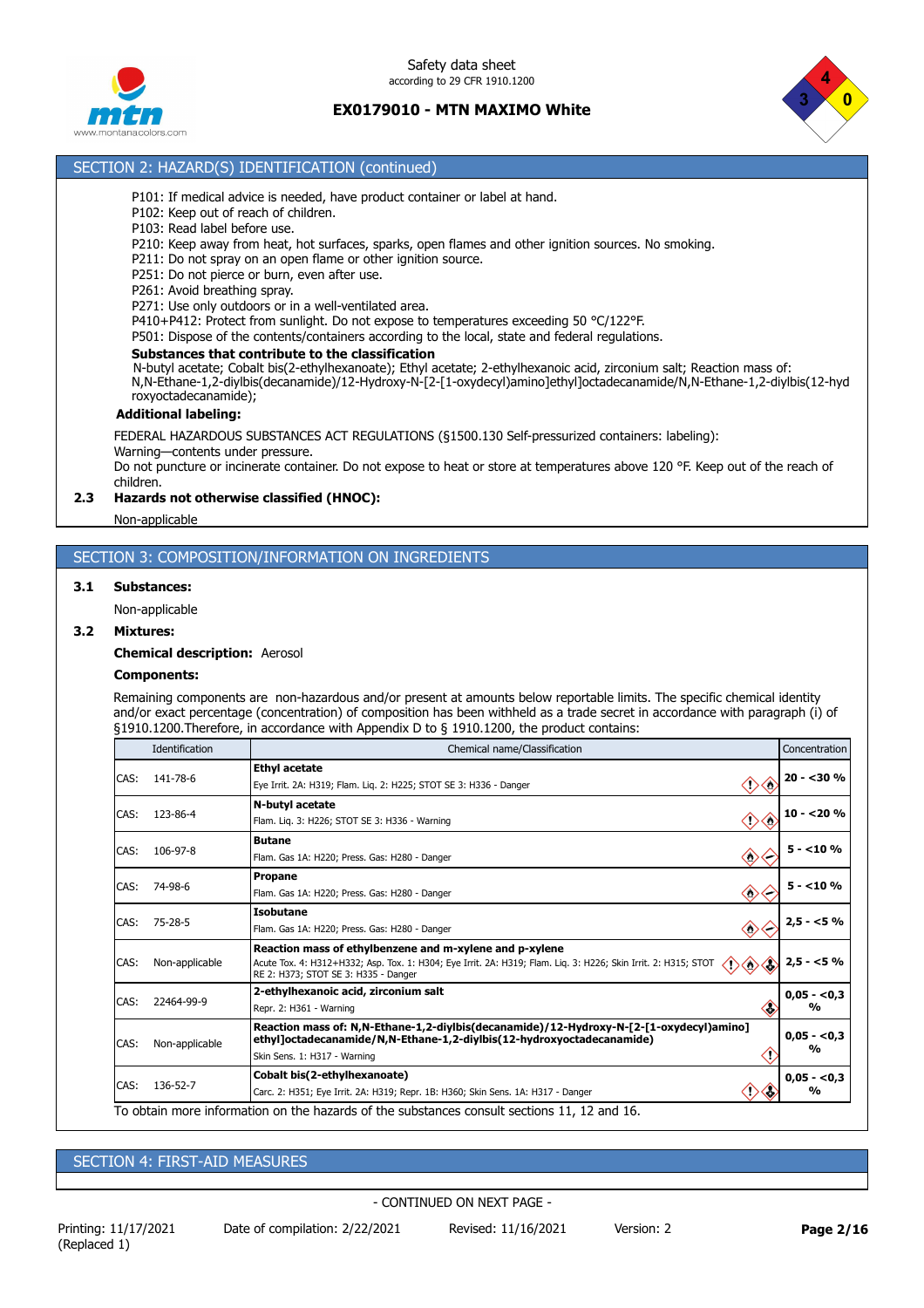



## SECTION 4: FIRST-AID MEASURES (continued)

#### **4.1 Description of necessary measures:**

The symptoms resulting from intoxication can appear after exposure, therefore, in case of doubt, seek medical attention for direct exposure to the chemical product or persistent discomfort, showing the SDS of this product.

# **By inhalation:**

Remove the person affected from the area of exposure, provide with fresh air and keep at rest. In serious cases such as cardiorespiratory failure, artificial resuscitation techniques will be necessary (mouth to mouth resuscitation, cardiac massage, oxygen supply, etc.) requiring immediate medical assistance.

### **By skin contact:**

May cause an allergic skin reaction. In case of contact it is recommended to clean the affected area thoroughly with water and neutral soap. In case of modifications on the skin (stinging, redness, rashes, blisters,…), seek medical advice with this Safety data Sheet

#### **By eye contact:**

Rinse eyes thoroughly with lukewarm water for at least 15 minutes. Do not allow the person affected to rub or close their eyes. If the injured person uses contact lenses, these should be removed unless they are stuck to the eyes, as this could cause further damage. In all cases, after cleaning, a doctor should be consulted as quickly as possible with the SDS of the product.

## **By ingestion/aspiration:**

Do not induce vomiting, but if it does happen keep the head down to avoid aspiration. Keep the person affected at rest. Rinse out the mouth and throat, as they may have been affected during ingestion.

# **4.2 Most important symptoms/effects, acute and delayed:**

Acute and delayed effects are indicated in sections 2 and 11.

### **4.3 Indication of immediate medical attention and special treatment needed, if necessary:**

Non-applicable

### SECTION 5: FIRE-FIGHTING MEASURES

### **5.1 Suitable (and unsuitable) extinguishing media:**

#### **Suitable extinguishing media:**

If possible use polyvalent powder fire extinguishers (ABC powder), alternatively use foam or carbon dioxide extinguishers (CO₂).

#### **Unsuitable extinguishing media:**

IT IS RECOMMENDED NOT to use full jet water as an extinguishing agent.

### **5.2 Specific hazards arising from the chemical:**

As a result of combustion or thermal decomposition reactive sub-products are created that can become highly toxic and, consequently, can present a serious health risk.

### **5.3 Special protective equipment and precautions for fire-fighters:**

Depending on the magnitude of the fire it may be necessary to use full protective clothing and individual respiratory equipment. Minimum emergency facilities and equipment should be available (fire blankets, portable first aid kit,...) **Additional provisions:**

## As in any fire, prevent human exposure to fire, smoke, fumes or products of combustion. Only properly trained personnel should be involved in firefighting. Evacuate nonessential personnel from the fire area. Destroy any source of ignition. In case of fire, refrigerate the storage containers and tanks for products susceptible to inflammation. Avoid spillage of the products used to

extinguish the fire into an aqueous medium.

# SECTION 6: ACCIDENTAL RELEASE MEASURES

# **6.1 Personal precautions, protective equipment and emergency procedures:**

# **For non-emergency personnel:**

Isolate leaks provided that there is no additional risk for the people performing this task. Evacuate the area and keep out those without protection. Personal protection equipment must be used against potential contact with the spilt product (See section 8). Above all prevent the formation of any vapour-air flammable mixtures, through either ventilation or the use of an inertization agent. Destroy any source of ignition. Eliminate electrostatic charges by interconnecting all the conductive surfaces on which static electricity could form, and also ensuring that all surfaces are connected to the ground.

# **For emergency responders:**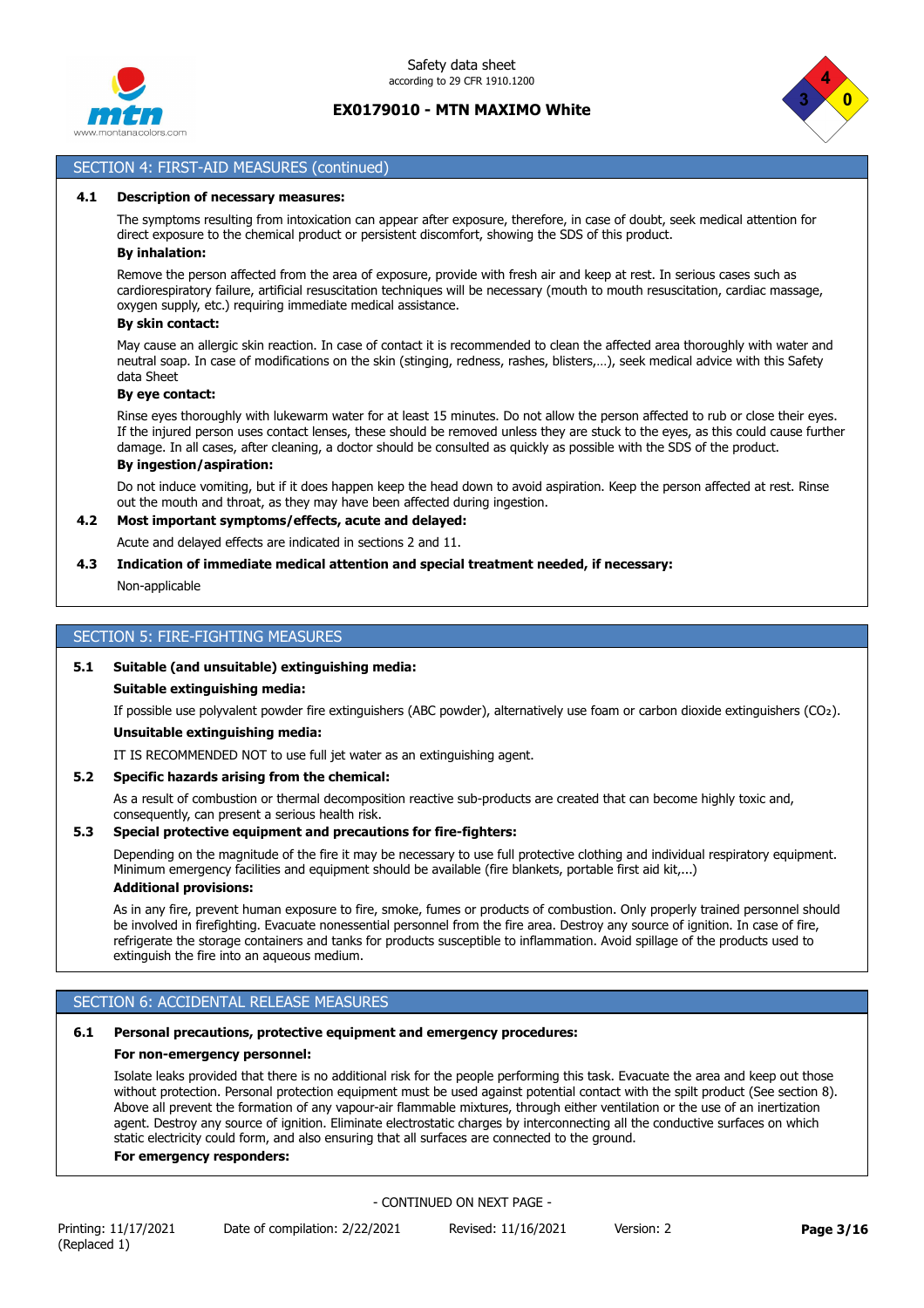



# SECTION 6: ACCIDENTAL RELEASE MEASURES (continued)

#### See section 8.

### **6.2 Environmental precautions:**

This product is not classified as hazardous to the environment. Keep product away from drains, surface and underground water.

### **6.3 Methods and materials for containment and cleaning up:**

It is recommended:

Absorb the spillage using sand or inert absorbent and move it to a safe place. Do not absorb in sawdust or other combustible absorbents. For any concern related to disposal consult section 13.

#### **6.4 Reference to other sections:**

See sections 8 and 13.

#### SECTION 7: HANDLING AND STORAGE

#### **7.1 Precautions for safe handling:**

A.- Precautions for safe manipulation

Comply with the current standards 29 CFR 1910 Occupational Safety and Health Standards. Keep containers hermetically sealed. Control spills and residues, destroying them with safe methods (section 6). Avoid leakages from the container. Maintain order and cleanliness where dangerous products are used.

B.- Technical recommendations for the prevention of fires and explosions

Avoid the evaporation of the product as it contains flammable substances, which could form flammable vapour/air mixtures in the presence of sources of ignition. Control sources of ignition (mobile phones, sparks,...) and transfer at slow speeds to avoid the creation of electrostatic charges. Consult section 10 for conditions and materials that should be avoided.

C.- Technical recommendations to prevent ergonomic and toxicological risks

PREGNANT WOMEN SHOULD NOT BE EXPOSED TO THIS PRODUCT. Transfer in fixed places that comply with the necessary security conditions (emergency showers and eyewash stations in close proximity), using personal protection equipment, especially on the hands and face (See section 8). Limit manual transfers to containers of small amounts. Do not eat or drink during the process, washing hands afterwards with suitable cleaning products.

D.- Technical recommendations to prevent environmental risks

It is recommended to have absorbent material available at close proximity to the product (See subsection 6.3)

### **7.2 Conditions for safe storage, including any incompatibilities:**

A.- Technical measures for storage

Minimum Temp.: 41 ºF

| Maximum Temp.: |  | 86 °F |  |
|----------------|--|-------|--|
|----------------|--|-------|--|

Maximum time: 120 Months

B.- General conditions for storage

Avoid sources of heat, radiation, static electricity and contact with food. For additional information see subsection 10.5

### **7.3 Specific end use(s):**

Except for the instructions already specified it is not necessary to provide any special recommendation regarding the uses of this product.

# SECTION 8: EXPOSURE CONTROLS/PERSONAL PROTECTION

#### **8.1 Control parameters:**

Substances whose occupational exposure limits have to be monitored in the workplace:

US. OSHA Table Z-1 Limits for Air Contaminants (29 CFR 1910.1000):

| Identification                                          |                             | Occupational exposure limits |                       |
|---------------------------------------------------------|-----------------------------|------------------------------|-----------------------|
| N-butyl acetate                                         | 8-hour TWA PEL              | $150$ ppm                    | 710 mg/m <sup>3</sup> |
| CAS: 123-86-4                                           | Ceiling Values - TWA<br>PEL |                              |                       |
| Reaction mass of ethylbenzene and m-xylene and p-xylene | 8-hour TWA PEL              | $100$ ppm                    | 435 mg/m $3$          |
| CAS: Non-applicable                                     | Ceiling Values - TWA<br>PEL |                              |                       |
| phthalic anhydride                                      | 8-hour TWA PEL              | 2 ppm                        | $12 \text{ mg/m}^3$   |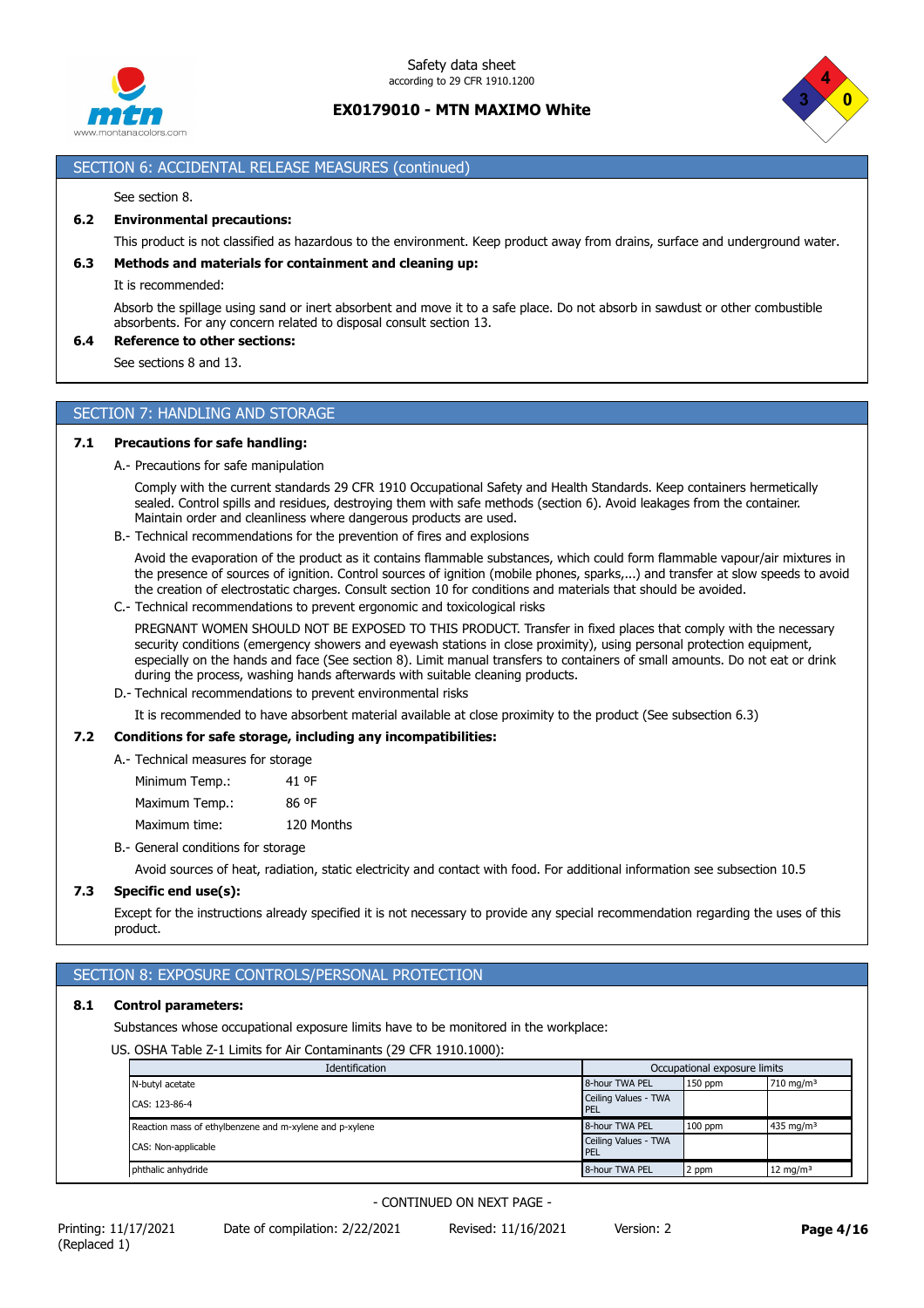



# SECTION 8: EXPOSURE CONTROLS/PERSONAL PROTECTION (continued)

### US. OSHA Table Z-1 Limits for Air Contaminants (29 CFR 1910.1000):

| Identification                       | Occupational exposure limits |          |                        |
|--------------------------------------|------------------------------|----------|------------------------|
| CAS: 85-44-9                         | Ceiling Values - TWA<br>PEL  |          |                        |
| maleic anhydride                     | 8-hour TWA PEL               | 0.25 ppm | $1$ mg/m <sup>3</sup>  |
| CAS: 108-31-6                        | Ceiling Values - TWA<br>PEL  |          |                        |
| propan-2-ol                          | 8-hour TWA PEL               | 400 ppm  | 980 mg/m <sup>3</sup>  |
| CAS: 67-63-0                         | Ceiling Values - TWA<br>PEL  |          |                        |
| ethanol                              | 8-hour TWA PEL               | 1000 ppm | 1900 mg/m <sup>3</sup> |
| CAS: 64-17-5                         | Ceiling Values - TWA<br>PEL  |          |                        |
| Ethylbenzene                         | 8-hour TWA PEL               | 100 ppm  | 435 mg/m <sup>3</sup>  |
| CAS: 100-41-4                        | Ceiling Values - TWA<br>PEL  |          |                        |
| Xylene                               | 8-hour TWA PEL               | 100 ppm  | 435 mg/m <sup>3</sup>  |
| CAS: 1330-20-7                       | Ceiling Values - TWA<br>PEL  |          |                        |
| butan-1-ol                           | 8-hour TWA PEL               | 100 ppm  | 300 mg/m <sup>3</sup>  |
| CAS: 71-36-3                         | Ceiling Values - TWA<br>PEL  |          |                        |
| Titanium dioxide                     | 8-hour TWA PEL               |          | $15 \text{ mg/m}^3$    |
| CAS: 13463-67-7                      | Ceiling Values - TWA<br>PEL  |          |                        |
| 2-ethylhexanoic acid, zirconium salt | 8-hour TWA PEL               |          | 5 mg/m $3$             |
| CAS: 22464-99-9                      | Ceiling Values - TWA<br>PEL  |          |                        |
| 2-methylpropan-1-ol                  | 8-hour TWA PEL               | 100 ppm  | 300 mg/m <sup>3</sup>  |
| CAS: 78-83-1                         | Ceiling Values - TWA<br>PEL  |          |                        |
| Ethyl acetate                        | 8-hour TWA PEL               | 400 ppm  | 1400 mg/m <sup>3</sup> |
| CAS: 141-78-6                        | Ceiling Values - TWA<br>PEL  |          |                        |
| Propane                              | 8-hour TWA PEL               | 1000 ppm | 1800 mg/m $3$          |
| CAS: 74-98-6                         | Ceiling Values - TWA<br>PEL  |          |                        |

#### US. ACGIH Threshold Limit Values:

| Identification                                          |                 | Occupational exposure limits |                           |
|---------------------------------------------------------|-----------------|------------------------------|---------------------------|
| N-butyl acetate                                         | <b>TLV-TWA</b>  | 20 ppm                       |                           |
| CAS: 123-86-4                                           | <b>TLV-STEL</b> |                              |                           |
| Reaction mass of ethylbenzene and m-xylene and p-xylene | <b>TLV-TWA</b>  | 100 ppm                      |                           |
| CAS: Non-applicable                                     | <b>TLV-STEL</b> | 150 ppm                      |                           |
| phthalic anhydride                                      | <b>TLV-TWA</b>  | 1 ppm                        |                           |
| CAS: 85-44-9                                            | <b>TLV-STEL</b> |                              |                           |
| maleic anhydride                                        | <b>TLV-TWA</b>  | $0.1$ ppm                    |                           |
| CAS: 108-31-6                                           | <b>TLV-STEL</b> |                              |                           |
| Benzyl acetate                                          | <b>TLV-TWA</b>  | 10 ppm                       |                           |
| CAS: 140-11-4                                           | <b>TLV-STEL</b> |                              |                           |
| propan-2-ol                                             | <b>TLV-TWA</b>  | 200 ppm                      |                           |
| CAS: 67-63-0                                            | <b>TLV-STEL</b> | 400 ppm                      |                           |
| ethanol                                                 | <b>TLV-TWA</b>  |                              |                           |
| CAS: 64-17-5                                            | <b>TLV-STEL</b> | 1000 ppm                     |                           |
| Quartz (RCS $<$ 1 %)                                    | <b>TLV-TWA</b>  |                              | $0.025$ mg/m <sup>3</sup> |
| CAS: 14808-60-7                                         | <b>TLV-STEL</b> |                              |                           |
| Ethylbenzene                                            | <b>TLV-TWA</b>  | 20 ppm                       |                           |
| CAS: 100-41-4                                           | <b>TLV-STEL</b> |                              |                           |
| Xylene                                                  | <b>TLV-TWA</b>  | 100 ppm                      |                           |
| CAS: 1330-20-7                                          | <b>TLV-STEL</b> | 150 ppm                      |                           |
| 2-methoxy-1-methylethyl acetate                         | <b>TLV-TWA</b>  | 50 ppm                       |                           |
| CAS: 108-65-6                                           | <b>TLV-STEL</b> | 75 ppm                       |                           |
| 2-methoxypropyl acetate                                 | <b>TLV-TWA</b>  | 20 ppm                       |                           |
| CAS: 70657-70-4                                         | <b>TLV-STEL</b> | 40 ppm                       |                           |
| butan-1-ol                                              | <b>TLV-TWA</b>  | 15 ppm                       |                           |
| CAS: 71-36-3                                            | <b>TLV-STEL</b> |                              |                           |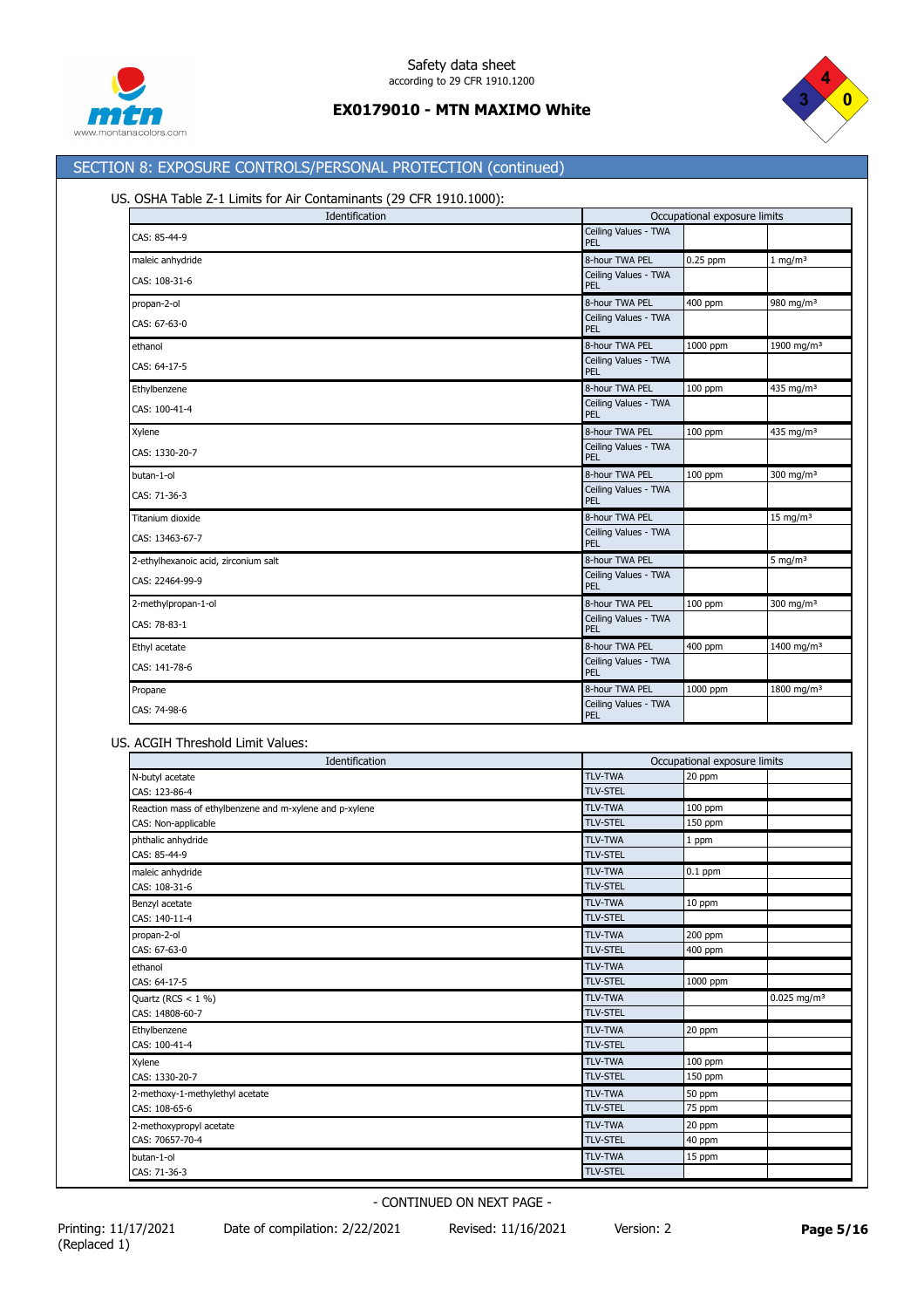



# SECTION 8: EXPOSURE CONTROLS/PERSONAL PROTECTION (continued)

### US. ACGIH Threshold Limit Values:

| Identification                       | Occupational exposure limits |          |                     |
|--------------------------------------|------------------------------|----------|---------------------|
| Titanium dioxide                     | <b>TLV-TWA</b>               |          | $10 \text{ mg/m}^3$ |
| CAS: 13463-67-7                      | <b>TLV-STEL</b>              |          |                     |
| 2-ethylhexanoic acid, zirconium salt | <b>TLV-TWA</b>               |          | 5 mg/m $3$          |
| CAS: 22464-99-9                      | <b>TLV-STEL</b>              |          | $10 \text{ mg/m}^3$ |
| 2-methylpropan-1-ol                  | <b>TLV-TWA</b>               | 50 ppm   |                     |
| CAS: 78-83-1                         | <b>TLV-STEL</b>              |          |                     |
| Ethyl acetate                        | <b>TLV-TWA</b>               | 150 ppm  |                     |
| CAS: 141-78-6                        | <b>TLV-STEL</b>              |          |                     |
| <b>Butane</b>                        | <b>TLV-TWA</b>               |          |                     |
| CAS: 106-97-8                        | <b>TLV-STEL</b>              | 1000 ppm |                     |
| Isobutane                            | <b>TLV-TWA</b>               |          |                     |
| CAS: 75-28-5                         | <b>TLV-STEL</b>              | 1000 ppm |                     |

# CALIFORNIA- TABLE AC-1 PERMISSIBLE EXPOSURE LIMITS FOR CHEMICAL CONTAMINANTS:

| Identification                                          |             | Occupational exposure limits |                          |  |
|---------------------------------------------------------|-------------|------------------------------|--------------------------|--|
| N-butyl acetate                                         | PEL         | 150 ppm                      | 710 mg/m <sup>3</sup>    |  |
| CAS: 123-86-4                                           | <b>STEL</b> | 200 ppm                      | 950 mg/m <sup>3</sup>    |  |
| Reaction mass of ethylbenzene and m-xylene and p-xylene | PEL         | 100 ppm                      | 435 mg/m <sup>3</sup>    |  |
| CAS: Non-applicable                                     | <b>STEL</b> | 150 ppm                      | 655 mg/m <sup>3</sup>    |  |
| phthalic anhydride                                      | PEL         | 1 ppm                        | 6 mg/m $3$               |  |
| CAS: 85-44-9                                            | <b>STEL</b> |                              |                          |  |
| maleic anhydride                                        | PEL         | $0.1$ ppm                    | $0.4$ mg/m <sup>3</sup>  |  |
| CAS: 108-31-6                                           | <b>STEL</b> |                              |                          |  |
| Benzyl acetate                                          | PEL         | 10 ppm                       | $61$ mg/m <sup>3</sup>   |  |
| CAS: 140-11-4                                           | <b>STEL</b> |                              |                          |  |
| propan-2-ol                                             | PEL         | 400 ppm                      | 980 mg/m <sup>3</sup>    |  |
| CAS: 67-63-0                                            | <b>STEL</b> | 500 ppm                      | 1225 mg/m <sup>3</sup>   |  |
| ethanol                                                 | PEL         | 1000 ppm                     | 1900 mg/m <sup>3</sup>   |  |
| CAS: 64-17-5                                            | <b>STEL</b> |                              |                          |  |
| Quartz (RCS $<$ 1 %)                                    | PEL         |                              | $0.05$ mg/m <sup>3</sup> |  |
| CAS: 14808-60-7                                         | <b>STEL</b> |                              |                          |  |
| Ethylbenzene                                            | PEL         | 5 ppm                        | 22 mg/m $3$              |  |
| CAS: 100-41-4                                           | <b>STEL</b> | 30 ppm                       | 130 mg/m $3$             |  |
| Xylene                                                  | PEL         | 100 ppm                      | 435 mg/m <sup>3</sup>    |  |
| CAS: 1330-20-7                                          | <b>STEL</b> | 150 ppm                      | 655 mg/m <sup>3</sup>    |  |
| 2-methoxy-1-methylethyl acetate                         | PEL         | 100 ppm                      | 541 mg/m $3$             |  |
| CAS: 108-65-6                                           | <b>STEL</b> | 811 ppm                      |                          |  |
| butan-1-ol                                              | PEL         | 50 ppm                       | 150 mg/m $3$             |  |
| CAS: 71-36-3                                            | <b>STEL</b> | 50 ppm                       | 150 mg/m $3$             |  |
| 2-ethylhexanoic acid, zirconium salt                    | PEL         |                              | 5 mg/m $3$               |  |
| CAS: 22464-99-9                                         | <b>STEL</b> |                              | $10 \text{ mg/m}^3$      |  |
| Calcium Carbonate                                       | PEL         |                              |                          |  |
| CAS: 471-34-1                                           | <b>STEL</b> |                              |                          |  |
| 2-methylpropan-1-ol                                     | PEL         | 50 ppm                       | $150 \text{ mg/m}^3$     |  |
| CAS: 78-83-1                                            | <b>STEL</b> |                              |                          |  |
| Ethyl acetate                                           | PEL         | 400 ppm                      | 1400 mg/m <sup>3</sup>   |  |
| CAS: 141-78-6                                           | <b>STEL</b> |                              |                          |  |
| Butane                                                  | PEL         | 800 ppm                      | 1900 mg/m <sup>3</sup>   |  |
| CAS: 106-97-8                                           | <b>STEL</b> |                              |                          |  |
| Propane                                                 | PEL         | 1000 ppm                     | 1800 mg/m <sup>3</sup>   |  |
| CAS: 74-98-6                                            | <b>STEL</b> |                              |                          |  |

# **Biological limit values:**

Biological Exposure Indices (BEIs®) - ACGIH

| <b>Identification</b>                                                          | <b>BEIs®</b>      | Determinant                      | Sampling Time                      |
|--------------------------------------------------------------------------------|-------------------|----------------------------------|------------------------------------|
| Reaction mass of ethylbenzene and m-xylene and p-xylene<br>CAS: Non-applicable | 1500 mg/g (NULL)  | Methylhippuric acids in<br>urine | End of shift                       |
| propan-2-ol<br>CAS: 67-63-0                                                    | $40 \text{ mg/L}$ | Acetone in urine                 | End of shift at end of<br>workweek |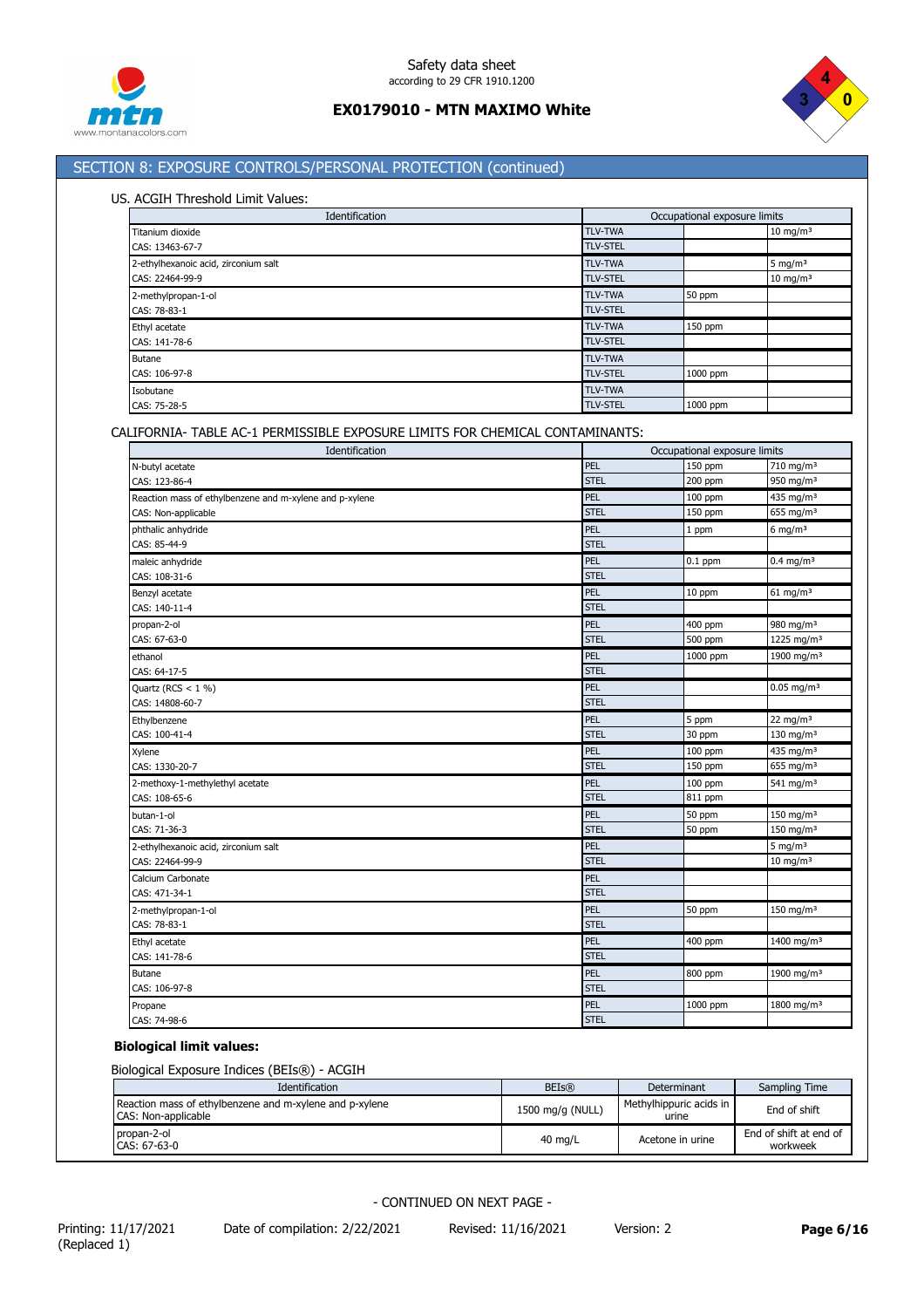



# SECTION 8: EXPOSURE CONTROLS/PERSONAL PROTECTION (continued)

| Biological Exposure Indices (BEIs®) - ACGIH |                  |                                                              |               |  |
|---------------------------------------------|------------------|--------------------------------------------------------------|---------------|--|
| Identification                              | BEIs(R)          | Determinant                                                  | Sampling Time |  |
| Ethylbenzene<br>CAS: 100-41-4               | 150 mg/g (NULL)  | Sum of mandelic acid<br>and phenylglyoxylic<br>acid in urine | End of shift  |  |
| Xylene<br>CAS: 1330-20-7                    | 1500 mg/g (NULL) | Methylhippuric acids in<br>urine                             | End of shift  |  |

#### **8.2 Appropriate engineering controls:**

A.- Individual protection measures, such as personal protective equipment

As a preventative measure it is recommended to use basic Personal Protection Equipment. For more information on Personal Protection Equipment (storage, use, cleaning, maintenance, class of protection,…) consult the information leaflet provided by the manufacturer. For more information see subsection 7.1. All information contained herein is a recommendation, the information on clothing performance must be combined with professional judgment, and a clear understanding of the clothing application, to provide the best protection to the worker. All chemical protective clothing use must be based on a hazard assessment to determine the risks for exposure to chemicals and other hazards. Conduct hazard assessments in accordance with 29 CFR 1910.132.

### B.- Respiratory protection

| Pictogram                                                             | <b>PPE</b>                                   | Remarks                                                                                                                                                                                                                            |
|-----------------------------------------------------------------------|----------------------------------------------|------------------------------------------------------------------------------------------------------------------------------------------------------------------------------------------------------------------------------------|
| $\sum_{n=1}^{\infty}$<br>Mandatory<br>respiratory tract<br>protection | Filter mask for gases, vapours and particles | Replace when an increase in resistence to breathing is observed and/or a smell or<br>taste of the contaminant is detected. Use respirator in accordance with<br>manufacturer's use limitations and OSHA standard 1910.134 (29CFR). |

### C.- Specific protection for the hands

| Pictogram                                    | <b>PPE</b>                                                                                                                                 | Remarks                                                                                                                                                                                                                                                                                                     |
|----------------------------------------------|--------------------------------------------------------------------------------------------------------------------------------------------|-------------------------------------------------------------------------------------------------------------------------------------------------------------------------------------------------------------------------------------------------------------------------------------------------------------|
| <b>NUTER</b><br>Mandatory hand<br>protection | Chemical protective gloves (Material: Linear low<br>-density polyethylene (LLDPE), Breakthrough<br>time: $>$ 480 min. Thickness: 0.062 mm) | The Breakthrough Time indicated by the manufacturer must exceed the period<br>during which the product is being used. Do not use protective creams after the<br>product has come into contact with skin. Use gloves in accordance with<br>manufacturer's use limitations and OSHA standard 1910.138 (29CFR) |

As the product is a mixture of several substances, the resistance of the glove material can not be calculated in advance with total reliability and has therefore to be checked prior to the application.

#### D.- Ocular and facial protection

| Pictogram                    | <b>PPE</b>  | Remarks                                                                                                                                                                                                                           |
|------------------------------|-------------|-----------------------------------------------------------------------------------------------------------------------------------------------------------------------------------------------------------------------------------|
| Mandatory face<br>protection | Face shield | Clean daily and disinfect periodically according to the manufacturer's instructions.<br>Use if there is a risk of splashing. Use this PPE in accordance with manufacturer's<br>use limitations and OSHA standard 1910.133 (29CFR) |

E.- Bodily protection

| Disposable clothing for protection against                                                                                                            |
|-------------------------------------------------------------------------------------------------------------------------------------------------------|
| For professional use only. Clean periodically according to the manufacturer's<br>chemical risks, with antistatic and fireproof<br>instructions.       |
| Safety footwear for protection against chemical<br>Replace boots at any sign of deterioration.<br>risk, with antistatic and heat resistant properties |
|                                                                                                                                                       |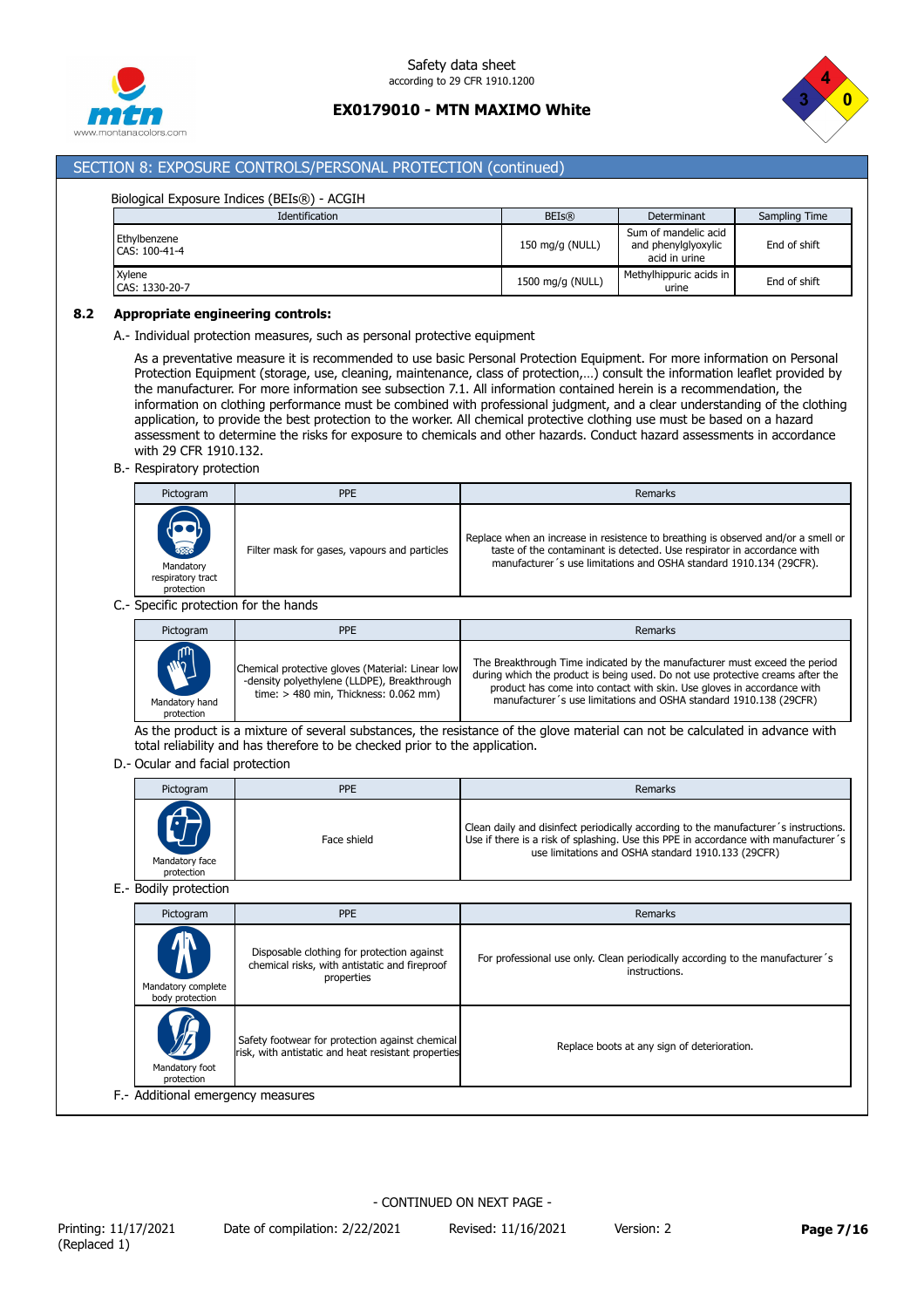



# SECTION 8: EXPOSURE CONTROLS/PERSONAL PROTECTION (continued)

| Emergency measure     | <b>Standards</b>                                | Emergency measure                           | <b>Standards</b>                               |
|-----------------------|-------------------------------------------------|---------------------------------------------|------------------------------------------------|
| Â<br>Emergency shower | ANSI Z358-1<br>ISO 3864-1:2011, ISO 3864-4:2011 | ு+<br>.<br><del>W</del><br>Eyewash stations | DIN 12 899<br>ISO 3864-1:2011, ISO 3864-4:2011 |

#### **Environmental exposure controls:**

In accordance with the community legislation for the protection of the environment it is recommended to avoid environmental spillage of both the product and its container. For additional information see subsection 7.1.D

# **National volatile organic compound emission standards (40 CFR Part 59):**

V.O.C. (Subpart C - Consumer): 61.36 % weight

V.O.C. (Coatings) at 68 ºF: 565.15 kg/m³ (565.15 g/L)

### SECTION 9: PHYSICAL AND CHEMICAL PROPERTIES

| 9.1 | Information on basic physical and chemical properties:                                             |                       |  |  |  |  |
|-----|----------------------------------------------------------------------------------------------------|-----------------------|--|--|--|--|
|     | For complete information see the product datasheet.                                                |                       |  |  |  |  |
|     | Appearance:                                                                                        |                       |  |  |  |  |
|     | Physical state at 68 °F:                                                                           | Aerosol               |  |  |  |  |
|     | Appearance:                                                                                        | Not available         |  |  |  |  |
|     | Color:                                                                                             | White                 |  |  |  |  |
|     | Odor:                                                                                              | Not available         |  |  |  |  |
|     | Odour threshold:                                                                                   | Non-applicable *      |  |  |  |  |
|     | <b>Volatility:</b>                                                                                 |                       |  |  |  |  |
|     | Boiling point at atmospheric pressure:                                                             | 31 ºF (Propellant)    |  |  |  |  |
|     | Vapour pressure at 68 °F:                                                                          | Non-applicable *      |  |  |  |  |
|     | Vapour pressure at 122 °F:                                                                         | <300000 Pa (300 kPa)  |  |  |  |  |
|     | Evaporation rate at 68 °F:                                                                         | Non-applicable *      |  |  |  |  |
|     | <b>Product description:</b>                                                                        |                       |  |  |  |  |
|     | Density at 68 °F:                                                                                  | 921 kg/m <sup>3</sup> |  |  |  |  |
|     | Relative density at 68 °F:                                                                         | 0.921                 |  |  |  |  |
|     | Dynamic viscosity at 68 °F:                                                                        | Non-applicable *      |  |  |  |  |
|     | Kinematic viscosity at 68 °F:                                                                      | Non-applicable *      |  |  |  |  |
|     | Kinematic viscosity at 104 °F:                                                                     | Non-applicable *      |  |  |  |  |
|     | Concentration:                                                                                     | Non-applicable *      |  |  |  |  |
|     | pH:                                                                                                | Non-applicable *      |  |  |  |  |
|     | Vapour density at 68 °F:                                                                           | Non-applicable *      |  |  |  |  |
|     | Partition coefficient n-octanol/water 68 °F:                                                       | Non-applicable *      |  |  |  |  |
|     | Solubility in water at 68 °F:                                                                      | Non-applicable *      |  |  |  |  |
|     | Solubility properties:                                                                             | Non-applicable *      |  |  |  |  |
|     | Decomposition temperature:                                                                         | Non-applicable *      |  |  |  |  |
|     | Melting point/freezing point:                                                                      | Non-applicable *      |  |  |  |  |
|     | Recipient pressure:                                                                                | Non-applicable *      |  |  |  |  |
|     | <b>Flammability:</b>                                                                               |                       |  |  |  |  |
|     | Flash Point:                                                                                       | Non-applicable        |  |  |  |  |
|     | Flammability (solid, gas):                                                                         | Non-applicable *      |  |  |  |  |
|     | Autoignition temperature:                                                                          | 689 ºF (Propellant)   |  |  |  |  |
|     | *Not relevant due to the nature of the product, not providing information property of its hazards. |                       |  |  |  |  |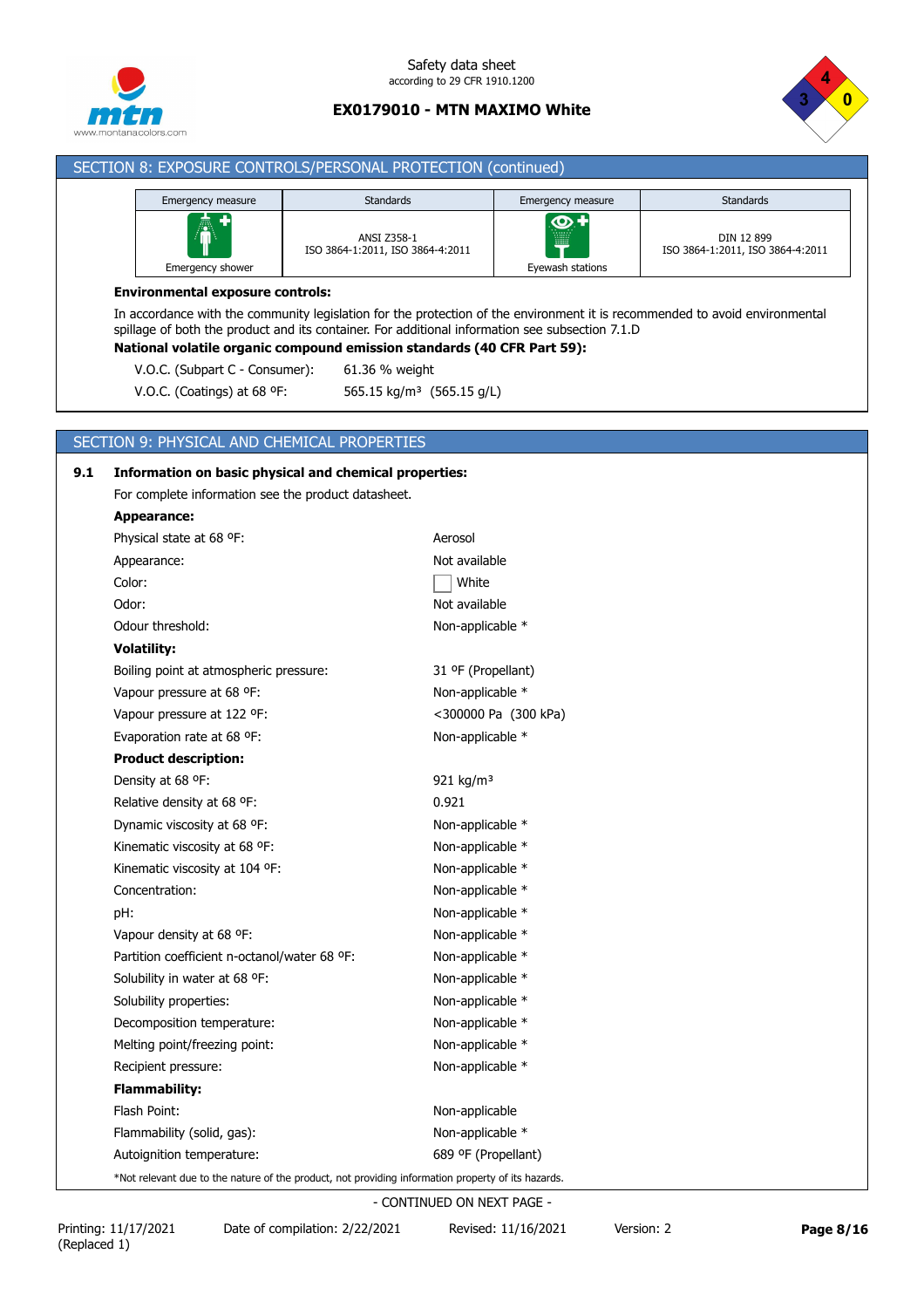



|     | SECTION 9: PHYSICAL AND CHEMICAL PROPERTIES (continued)                                            |                  |
|-----|----------------------------------------------------------------------------------------------------|------------------|
|     | Lower flammability limit:                                                                          | Non-applicable * |
|     | Upper flammability limit:                                                                          | Non-applicable * |
|     | <b>Particle characteristics:</b>                                                                   |                  |
|     | Median equivalent diameter:                                                                        | Non-applicable   |
| 9.2 | <b>Other information:</b>                                                                          |                  |
|     | Information with regard to physical hazard classes:                                                |                  |
|     | Explosive properties:                                                                              | Non-applicable * |
|     | Oxidising properties:                                                                              | Non-applicable * |
|     | Corrosive to metals:                                                                               | Non-applicable * |
|     | Heat of combustion:                                                                                | Non-applicable * |
|     | Aerosols-total percentage (by mass) of flammable<br>components:                                    | Non-applicable * |
|     | Other safety characteristics:                                                                      |                  |
|     | Surface tension at 68 °F:                                                                          | Non-applicable * |
|     | Refraction index:                                                                                  | Non-applicable * |
|     | *Not relevant due to the nature of the product, not providing information property of its hazards. |                  |

# SECTION 10: STABILITY AND REACTIVITY

### **10.1 Reactivity:**

No hazardous reactions are expected because the product is stable under recommended storage conditions. See section 7.

### **10.2 Chemical stability:**

Chemically stable under the conditions of storage, handling and use.

### **10.3 Possibility of hazardous reactions:**

Under the specified conditions, hazardous reactions that lead to excessive temperatures or pressure are not expected.

### **10.4 Conditions to avoid:**

Applicable for handling and storage at room temperature:

| $\sim$ $\sim$<br>and friction<br>Shock | with air<br>Contact | e in temperature<br>Increase     | Sunlight               | Humidity            |
|----------------------------------------|---------------------|----------------------------------|------------------------|---------------------|
| Not applicable                         | : applicable<br>Not | - -<br>combustion<br><b>Risk</b> | direct impact<br>Avoic | Not<br>: applicable |

## **10.5 Incompatible materials:**

| Acids                   | Water          | Oxidising materials | Combustible materials | <b>Others</b>                 |
|-------------------------|----------------|---------------------|-----------------------|-------------------------------|
| Avoid strong<br>∣ acids | Not applicable | Avoid               | Not applicable        | Avoid alkalis or strong bases |
|                         |                |                     |                       |                               |

### **10.6 Hazardous decomposition products:**

See subsection 10.3, 10.4 and 10.5 to find out the specific decomposition products. Depending on the decomposition conditions, complex mixtures of chemical substances can be released: carbon dioxide (CO2), carbon monoxide and other organic compounds.

# SECTION 11: TOXICOLOGICAL INFORMATION

### **11.1 Information on toxicological effects:**

The experimental information related to the toxicological properties of the product itself is not available

### **Dangerous health implications:**

In case of exposure that is repetitive, prolonged or at concentrations higher than recommended by the occupational exposure limits, it may result in adverse effects on health depending on the means of exposure: A- Ingestion (acute effect):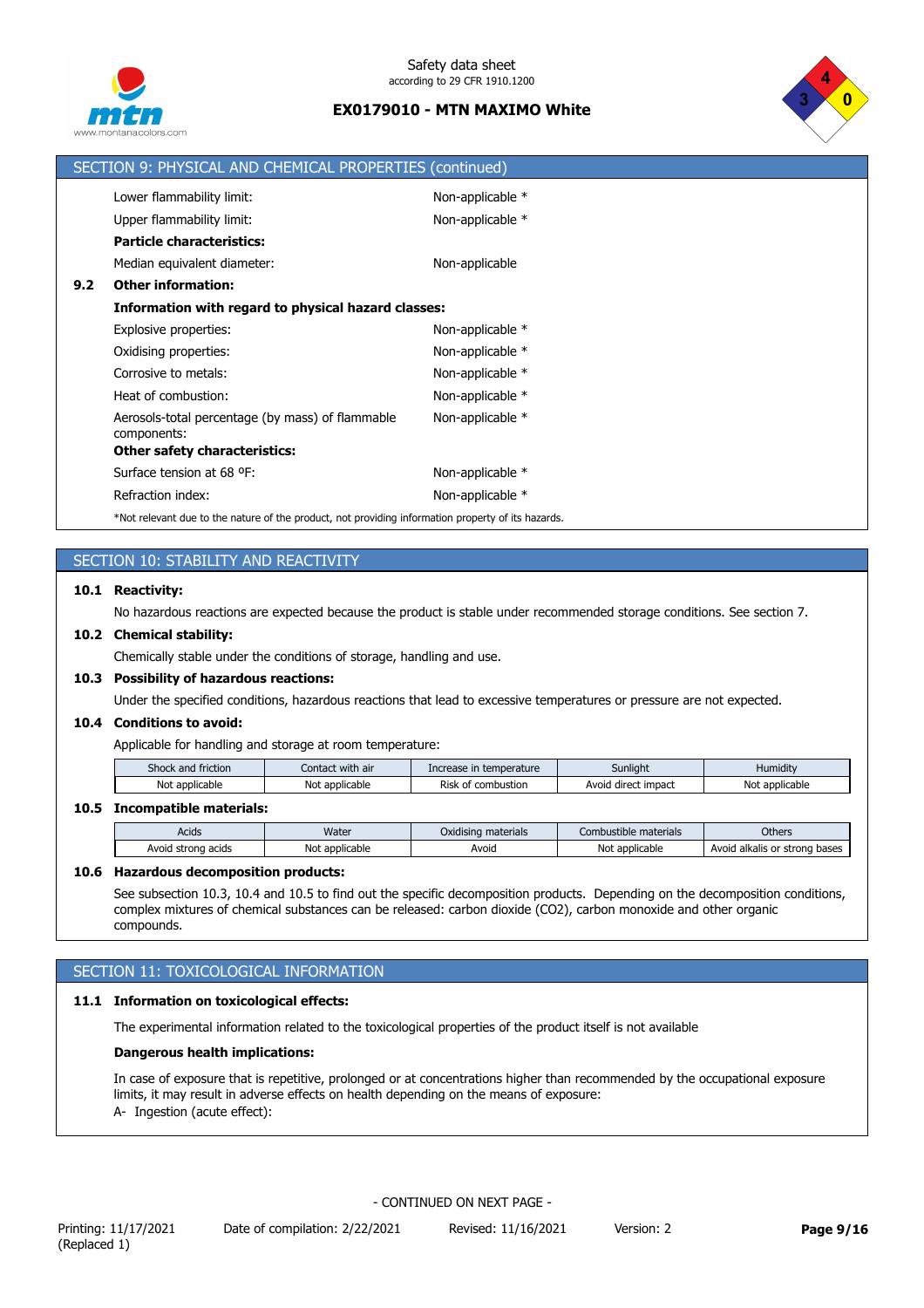



# SECTION 11: TOXICOLOGICAL INFORMATION (continued)

- Acute toxicity : Based on available data, the classification criteria are not met, as it does not contain substances classified as dangerous for consumption. For more information see section 3.
- Corrosivity/Irritability: Based on available data, the classification criteria are not met, however it does contain substances classified as dangerous for this effect. For more information see section 3.
- B- Inhalation (acute effect):
	- Acute toxicity : Based on available data, the classification criteria are not met, however, it contains substances classified as dangerous for inhalation. For more information see section 3.
	- Corrosivity/Irritability: Based on available data, the classification criteria are not met, however, it contains substances classified as dangerous for inhalation. For more information see section 3.
- C- Contact with the skin and the eyes (acute effect):
	- Contact with the skin: Based on available data, the classification criteria are not met, however, it contains substances classified as dangerous for skin contact. For more information see section 3.
	- Contact with the eyes: Produces eye damage after contact.
- D- CMR effects (carcinogenicity, mutagenicity and toxicity to reproduction):
	- Carcinogenicity: Exposure to this product can cause cancer. For more specific information on the possible health effects see section 2.

 IARC: Reaction mass of ethylbenzene and m-xylene and p-xylene (3); Benzyl acetate (3); propan-2-ol (3); ethanol (1); Ethylbenzene (2B); Xylene (3); Titanium dioxide (2B); Cobalt bis(2-ethylhexanoate) (2B); Hydrocarbons, C9-C11,n-alkanes, iso-alkanes, cyclics, <2% aromatics (3)

- Mutagenicity: Based on available data, the classification criteria are not met, as it does not contain substances classified as dangerous for this effect. For more information see section 3.
- Reproductive toxicity: May damage fertility or the unborn child
- E- Sensitizing effects:

- Respiratory: Based on available data, the classification criteria are not met, as it does not contain substances classified as dangerous with sensitising effects. For more information see section 3.

- Cutaneous: Prolonged contact with the skin can result in episodes of allergic contact dermatitis.
- F- Specific target organ toxicity (STOT) single exposure:

Exposure in high concentration can cause a breakdown in the central nervous system causing headache, dizziness, vertigo, nausea, vomiting, confusion, and in serious cases, loss of consciousness.

G- Specific target organ toxicity (STOT)-repeated exposure:

- Specific target organ toxicity (STOT)-repeated exposure: Based on available data, the classification criteria are not met, however, it does contain substances which are classified as dangerous due to repetitive exposure. For more information see section 3.

- Skin: Based on available data, the classification criteria are not met, as it does not contain substances classified as dangerous for this effect. For more information see section 3.
- H- Aspiration hazard:

Based on available data, the classification criteria are not met, however it does contain substances classified as dangerous for this effect. For more information see section 3.

#### **Other information:**

Non-applicable

#### **Specific toxicology information on the substances:**

| Identification                                          | Acute toxicity  | Genus                |        |
|---------------------------------------------------------|-----------------|----------------------|--------|
| N-butyl acetate                                         | LD50 oral       | 12789 mg/kg          | Rat    |
| CAS: 123-86-4                                           | LD50 dermal     | 14112 mg/kg          | Rabbit |
|                                                         | LC50 inhalation | 23.4 mg/L (4 h)      | Rat    |
| Reaction mass of ethylbenzene and m-xylene and p-xylene | LD50 oral       | 5627 mg/kg           | Mouse  |
| CAS: Non-applicable                                     | LD50 dermal     | 1100 mg/kg           | Rat    |
|                                                         | LC50 inhalation | 11 mg/L (4 h) (ATEi) |        |
| Ethyl acetate                                           | LD50 oral       | 4100 mg/kg           | Rat    |
| CAS: 141-78-6                                           | LD50 dermal     | 20000 mg/kg          | Rabbit |
|                                                         | LC50 inhalation | $>20$ mg/L (4 h)     |        |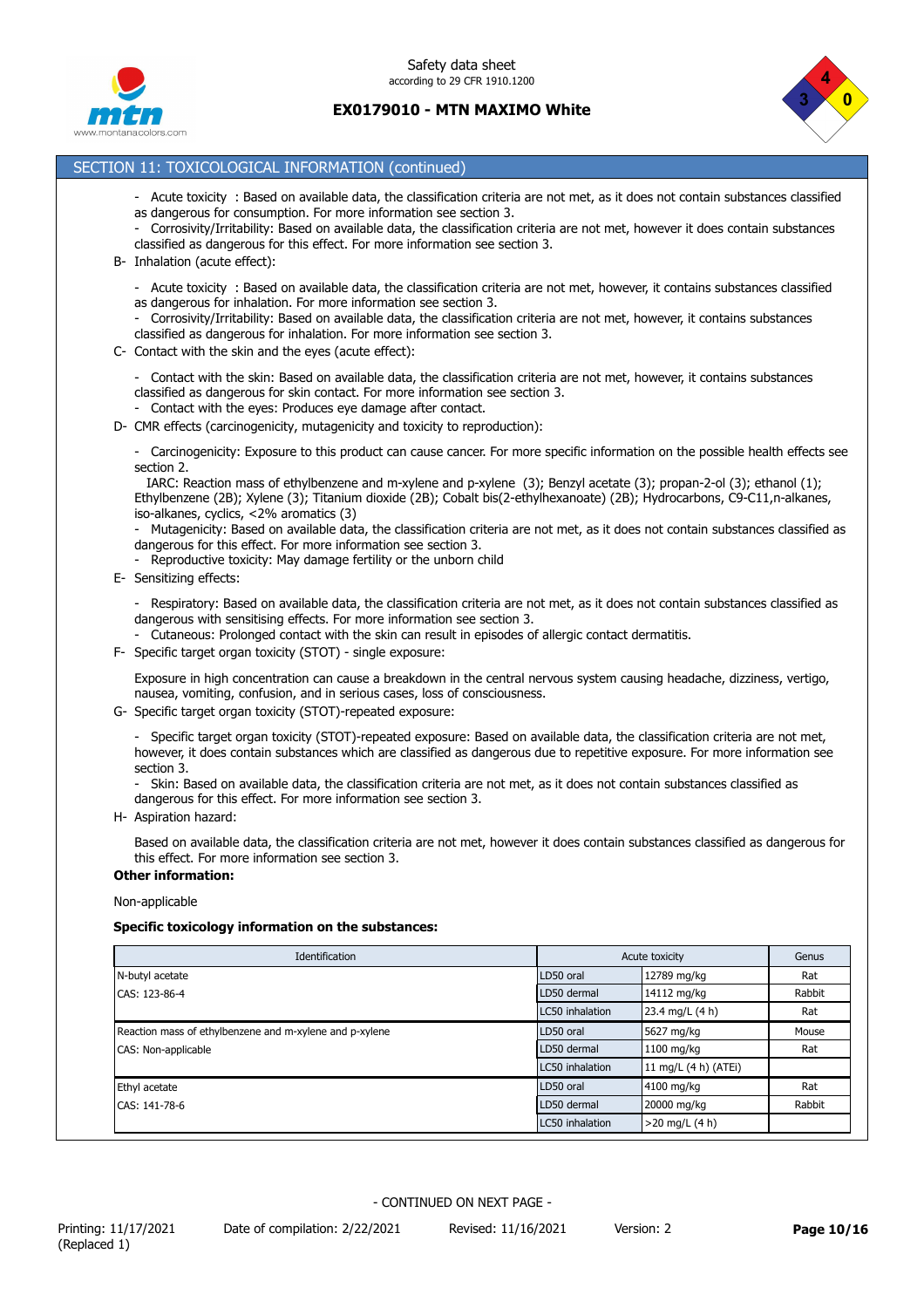



# SECTION 11: TOXICOLOGICAL INFORMATION (continued)

| Identification                                                                                                                                                   |                 | Acute toxicity |     |
|------------------------------------------------------------------------------------------------------------------------------------------------------------------|-----------------|----------------|-----|
| Butane                                                                                                                                                           | LD50 oral       | >5000 mg/kg    |     |
| CAS: 106-97-8                                                                                                                                                    | LD50 dermal     | >5000 mg/kg    |     |
|                                                                                                                                                                  | LC50 inhalation | 658 mg/L (4 h) | Rat |
| Propane                                                                                                                                                          | LD50 oral       | >5000 mg/kg    |     |
| CAS: 74-98-6                                                                                                                                                     | LD50 dermal     | >5000 mg/kg    |     |
|                                                                                                                                                                  | LC50 inhalation | >5 mg/L (4 h)  |     |
| Isobutane                                                                                                                                                        | LD50 oral       | >5000 mg/kg    |     |
| CAS: 75-28-5                                                                                                                                                     | LD50 dermal     | >5000 mg/kg    |     |
|                                                                                                                                                                  | LC50 inhalation | >5 mg/L (4 h)  |     |
| 2-ethylhexanoic acid, zirconium salt                                                                                                                             | LD50 oral       | 2043 mg/kg     | Rat |
| CAS: 22464-99-9                                                                                                                                                  | LD50 dermal     | >5000 mg/kg    |     |
|                                                                                                                                                                  | LC50 inhalation | $>5$ mg/L      |     |
| Reaction mass of: N,N-Ethane-1,2-diylbis(decanamide)/12-Hydroxy-N-[2-[1-oxydecyl)<br>amino]ethyl]octadecanamide/N,N-Ethane-1,2-diylbis(12-hydroxyoctadecanamide) | LD50 oral       | 5100 mg/kg     | Rat |
| CAS: Non-applicable                                                                                                                                              | LD50 dermal     | >5000 mg/kg    |     |
|                                                                                                                                                                  | LC50 inhalation | $>5$ mg/L      |     |
| Cobalt bis(2-ethylhexanoate)                                                                                                                                     | LD50 oral       | >5000 mg/kg    |     |
| CAS: 136-52-7                                                                                                                                                    | LD50 dermal     | >5000 mg/kg    |     |
|                                                                                                                                                                  | LC50 inhalation | $>5$ mg/L      |     |

# SECTION 12: ECOLOGICAL INFORMATION

The experimental information related to the eco-toxicological properties of the product itself is not available

## **12.1 Ecotoxicity (aquatic and terrestrial, where available):**

## **Acute toxicity:**

| Identification                       | Concentration    |                  | <b>Species</b>          | Genus      |
|--------------------------------------|------------------|------------------|-------------------------|------------|
| Ethyl acetate                        | <b>LC50</b>      | 230 mg/L (96 h)  | Pimephales promelas     | Fish       |
| CAS: 141-78-6                        | <b>EC50</b>      | 717 mg/L (48 h)  | Daphnia magna           | Crustacean |
|                                      | EC <sub>50</sub> | 3300 mg/L (48 h) | Scenedesmus subspicatus | Algae      |
| N-butyl acetate                      | <b>LC50</b>      | Non-applicable   |                         |            |
| CAS: 123-86-4                        | <b>EC50</b>      | Non-applicable   |                         |            |
|                                      | <b>EC50</b>      | 675 mg/L (72 h)  | Scenedesmus subspicatus | Algae      |
| 2-ethylhexanoic acid, zirconium salt | <b>LC50</b>      | 270 mg/L (96 h)  | N/A                     | Fish       |
| CAS: 22464-99-9                      | <b>EC50</b>      | Non-applicable   |                         |            |
|                                      | <b>EC50</b>      | Non-applicable   |                         |            |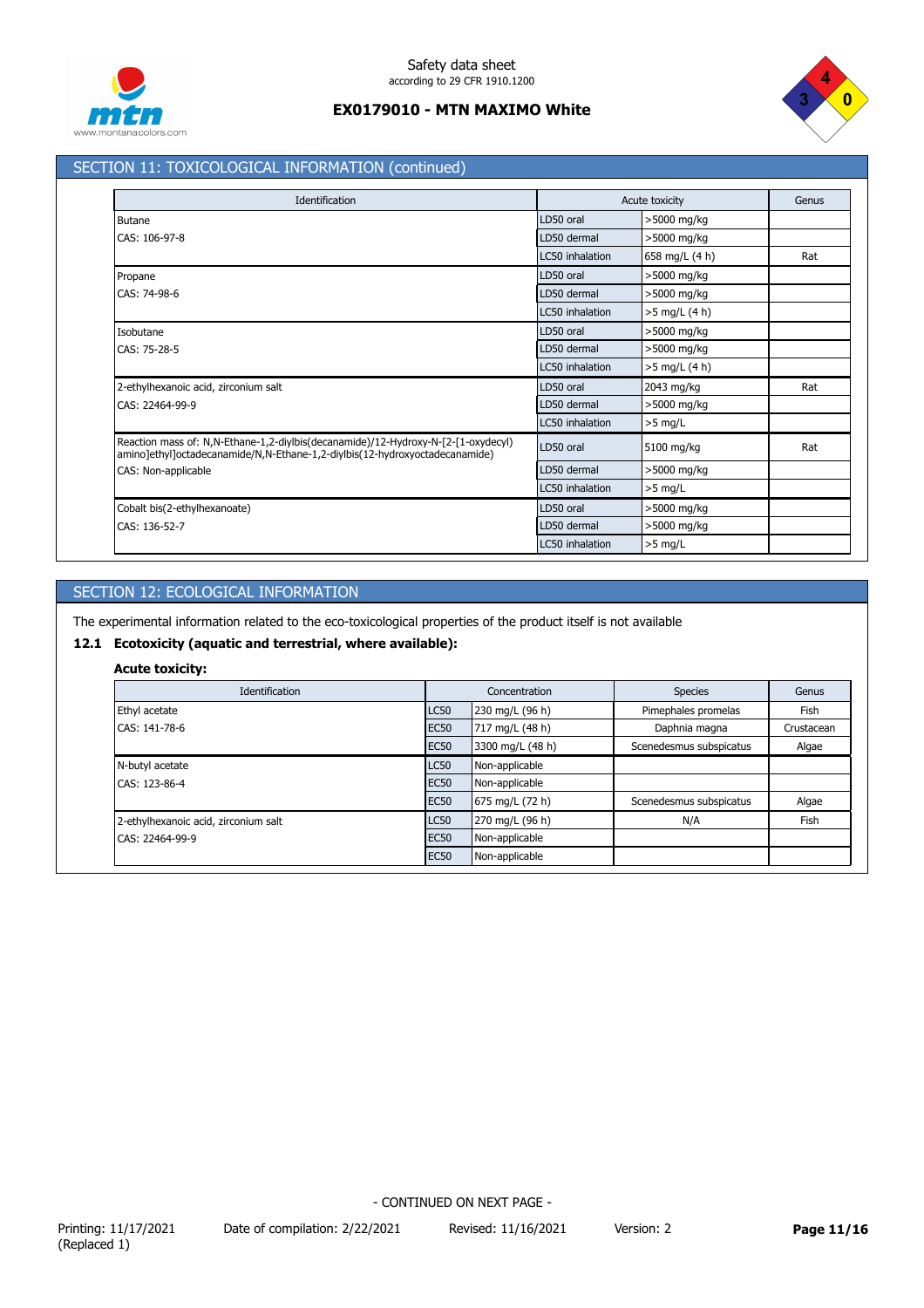



# SECTION 12: ECOLOGICAL INFORMATION (continued)

#### **Chronic toxicity:**

| Identification                                          |             | Concentration     | <b>Species</b>      | Genus      |
|---------------------------------------------------------|-------------|-------------------|---------------------|------------|
| Ethyl acetate                                           | <b>NOEC</b> | 9.65 mg/L         | Pimephales promelas | Fish       |
| CAS: 141-78-6                                           | <b>NOEC</b> | $2.4$ mg/L        | Daphnia magna       | Crustacean |
| N-butyl acetate                                         | <b>NOEC</b> | Non-applicable    |                     |            |
| CAS: 123-86-4                                           | <b>NOEC</b> | 23.2 mg/L         | Daphnia magna       | Crustacean |
| Reaction mass of ethylbenzene and m-xylene and p-xylene | <b>NOEC</b> | $1.3$ mg/L        | Oncorhynchus mykiss | Fish       |
| CAS: Non-applicable                                     | <b>NOEC</b> | $1.17$ mg/L       | Ceriodaphnia dubia  | Crustacean |
| 2-ethylhexanoic acid, zirconium salt                    | <b>NOEC</b> | Non-applicable    |                     |            |
| CAS: 22464-99-9                                         | <b>NOEC</b> | $25 \text{ mg/L}$ | Daphnia magna       | Crustacean |
| Cobalt bis(2-ethylhexanoate)                            | <b>NOEC</b> | $0.21$ mg/L       | Pimephales promelas | Fish       |
| CAS: 136-52-7                                           | <b>NOEC</b> | 0.1697 mg/L       | Aeolosoma sp.       | Crustacean |

### **12.2 Persistence and degradability:**

| <b>Identification</b>                | Degradability    |                | Biodegradability |                |
|--------------------------------------|------------------|----------------|------------------|----------------|
| Ethyl acetate                        | BOD <sub>5</sub> | 1.36 g O2/g    | Concentration    | 100 mg/L       |
| CAS: 141-78-6                        | <b>COD</b>       | 1.69 g O2/g    | Period           | 14 days        |
|                                      | BOD5/COD         | 0.8            | % Biodegradable  | 83 %           |
| N-butyl acetate                      | BOD <sub>5</sub> | Non-applicable | Concentration    | Non-applicable |
| CAS: 123-86-4                        | <b>COD</b>       | Non-applicable | Period           | 5 days         |
|                                      | BOD5/COD         | Non-applicable | % Biodegradable  | 84 %           |
| 2-ethylhexanoic acid, zirconium salt | BOD <sub>5</sub> | Non-applicable | Concentration    | 20 mg/L        |
| CAS: 22464-99-9                      | <b>COD</b>       | Non-applicable | Period           | 28 days        |
|                                      | BOD5/COD         | Non-applicable | % Biodegradable  | 99 %           |

# **12.3 Bioaccumulative potential:**

| Identification  | Bioaccumulation potential |          |  |
|-----------------|---------------------------|----------|--|
| Ethyl acetate   | <b>BCF</b>                | 30       |  |
| CAS: 141-78-6   | Pow Log                   | 0.73     |  |
|                 | Potential                 | Moderate |  |
| N-butyl acetate | <b>BCF</b>                |          |  |
| CAS: 123-86-4   | Pow Log                   | 1.78     |  |
|                 | Potential                 | Low      |  |
| <b>Butane</b>   | <b>BCF</b>                | 33       |  |
| CAS: 106-97-8   | Pow Log                   | 2.89     |  |
|                 | Potential                 | Moderate |  |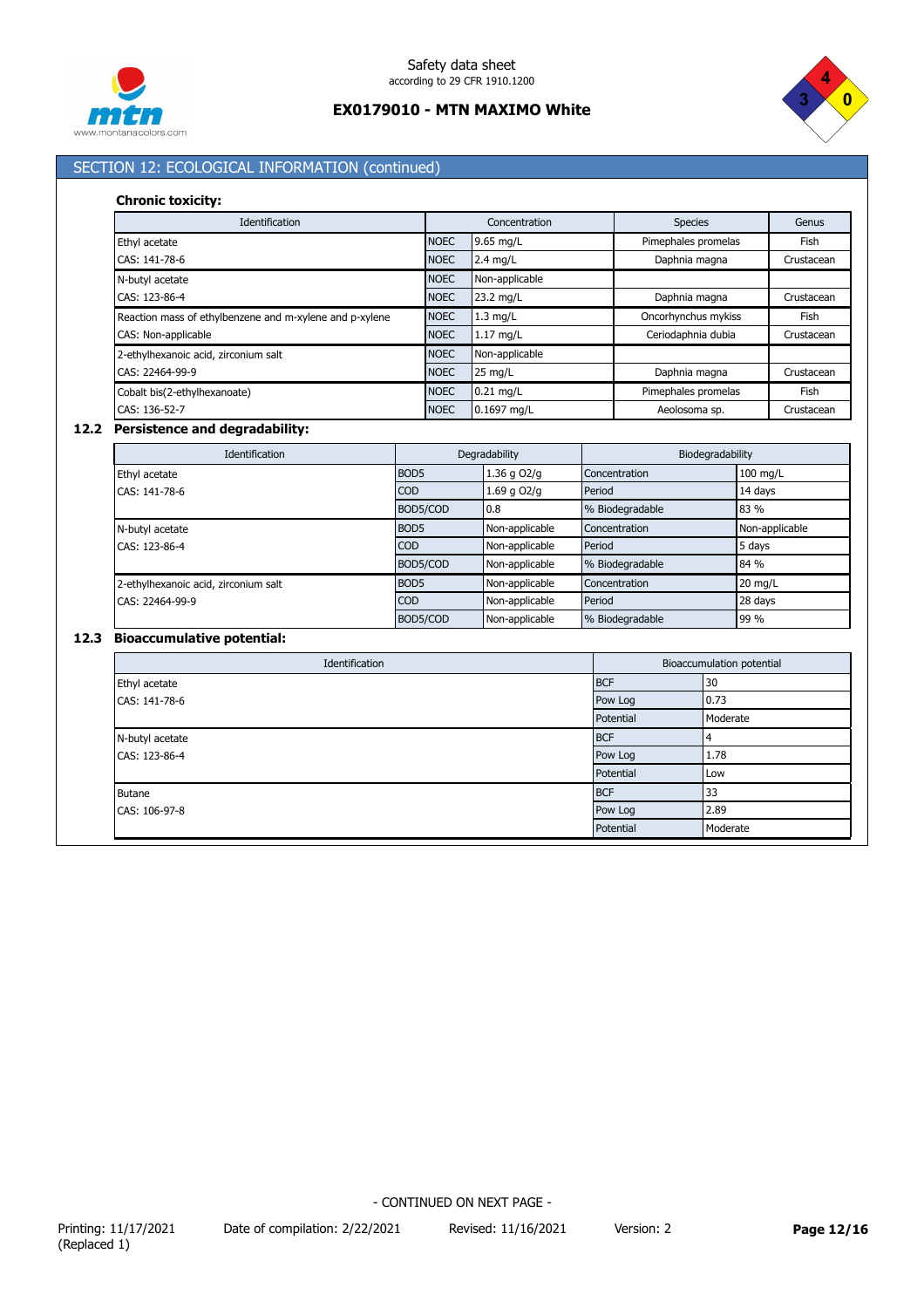



# SECTION 12: ECOLOGICAL INFORMATION (continued)

| Identification                                          |            | Bioaccumulation potential |  |  |
|---------------------------------------------------------|------------|---------------------------|--|--|
| Propane                                                 | <b>BCF</b> | 13                        |  |  |
| CAS: 74-98-6                                            | Pow Log    | 2.86                      |  |  |
|                                                         | Potential  | Low                       |  |  |
| Isobutane                                               | <b>BCF</b> | 27                        |  |  |
| CAS: 75-28-5                                            | Pow Log    | 2.76                      |  |  |
|                                                         | Potential  | Low                       |  |  |
| Reaction mass of ethylbenzene and m-xylene and p-xylene | <b>BCF</b> | 9                         |  |  |
| CAS: Non-applicable                                     | Pow Log    | 2.77                      |  |  |
|                                                         | Potential  | Low                       |  |  |
| 2-ethylhexanoic acid, zirconium salt                    | <b>BCF</b> |                           |  |  |
| CAS: 22464-99-9                                         | Pow Log    | 2.96                      |  |  |
|                                                         | Potential  |                           |  |  |

### **12.4 Mobility in soil:**

| Identification                       | Absorption/desorption |                      | Volatility |                                  |
|--------------------------------------|-----------------------|----------------------|------------|----------------------------------|
| Ethyl acetate                        | Koc                   | 59                   | Henry      | 13.58 Pa·m <sup>3</sup> /mol     |
| CAS: 141-78-6                        | Conclusion            | Very High            | Dry soil   | Yes                              |
|                                      | Surface tension       | 2.324E-2 N/m (77 °F) | Moist soil | Yes                              |
| N-butyl acetate                      | Koc                   | Non-applicable       | Henry      | Non-applicable                   |
| CAS: 123-86-4                        | Conclusion            | Non-applicable       | Dry soil   | Non-applicable                   |
|                                      | Surface tension       | 2.478E-2 N/m (77 °F) | Moist soil | Non-applicable                   |
| <b>Butane</b>                        | Koc                   | 900                  | Henry      | 96258.75 Pa·m <sup>3</sup> /mol  |
| CAS: 106-97-8                        | Conclusion            | Low                  | Dry soil   | Yes                              |
|                                      | Surface tension       | 1.187E-2 N/m (77 °F) | Moist soil | Yes                              |
| Propane                              | Koc                   | 460                  | Henry      | 71636.78 Pa·m <sup>3</sup> /mol  |
| CAS: 74-98-6                         | Conclusion            | Moderate             | Dry soil   | Yes                              |
|                                      | Surface tension       | 7.02E-3 N/m (77 °F)  | Moist soil | Yes                              |
| Isobutane                            | Koc                   | 35                   | Henry      | 120576.75 Pa·m <sup>3</sup> /mol |
| CAS: 75-28-5                         | Conclusion            | Very High            | Dry soil   | Yes                              |
|                                      | Surface tension       | 9.84E-3 N/m (77 °F)  | Moist soil | Yes                              |
| 2-ethylhexanoic acid, zirconium salt | Koc                   | Non-applicable       | Henry      | 2.94E-1 Pa·m <sup>3</sup> /mol   |
| CAS: 22464-99-9                      | Conclusion            | Non-applicable       | Dry soil   | Yes                              |
|                                      | Surface tension       | Non-applicable       | Moist soil | Yes                              |

# **12.5 Results of PBT and vPvB assessment:**

Non-applicable

# **12.6 Other adverse effects:**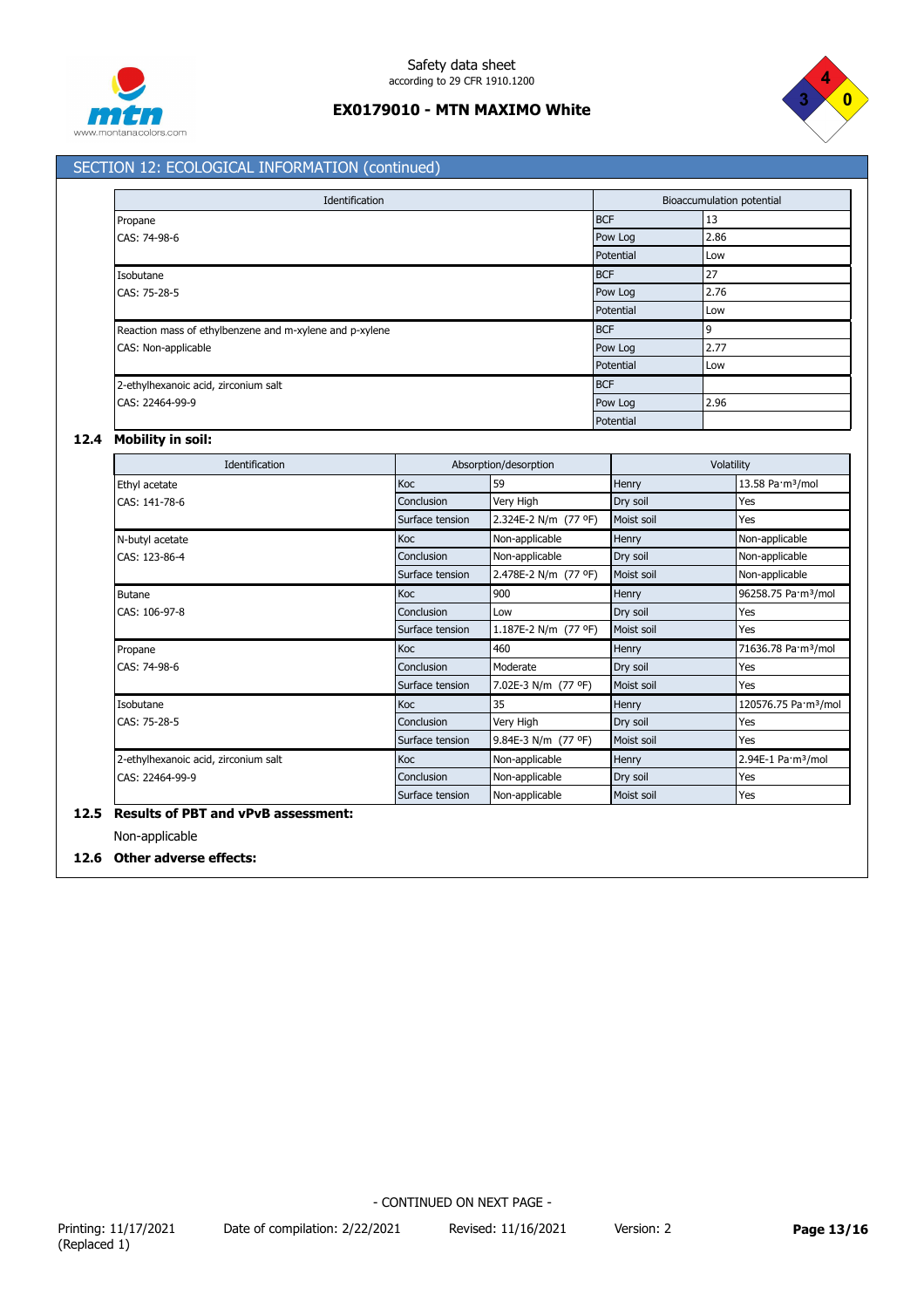



# SECTION 12: ECOLOGICAL INFORMATION (continued)

### Not described

### SECTION 13: DISPOSAL CONSIDERATIONS

#### **13.1 Disposal methods:**

#### **Waste management (disposal and evaluation):**

Consult the authorized waste service manager on the assessment and disposal operations. In case the container has been in direct contact with the product, it will be processed the same way as the actual product. Otherwise, it will be processed as nondangerous residue. We do not recommended disposal down the drain. See epigraph 6.2.

### **Regulations related to waste management:**

Legislation related to waste management:

40 CFR Part 261- IDENTIFICATION AND LISTING OF HAZARDOUS WASTE

## SECTION 14: TRANSPORT INFORMATION

### **Transport of dangerous goods by land:**

With regard to 49 CFR on the Transport of Dangerous Goods:



|                                    |                            | ch is on the managert of Bangerous coo                                                                                                                                     |                                                                                 |  |  |  |
|------------------------------------|----------------------------|----------------------------------------------------------------------------------------------------------------------------------------------------------------------------|---------------------------------------------------------------------------------|--|--|--|
|                                    |                            | 14.1 UN number:                                                                                                                                                            | <b>UN1950</b>                                                                   |  |  |  |
|                                    |                            | 14.2 UN proper shipping name:                                                                                                                                              | AEROSOLS, flammable                                                             |  |  |  |
|                                    |                            | 14.3 Transport hazard class(es):                                                                                                                                           | $\overline{2}$                                                                  |  |  |  |
|                                    |                            | Labels:                                                                                                                                                                    | 2.1                                                                             |  |  |  |
|                                    |                            | 14.4 Packing group, if applicable: N/A                                                                                                                                     |                                                                                 |  |  |  |
|                                    |                            | 14.5 Marine pollutant:                                                                                                                                                     | <b>No</b>                                                                       |  |  |  |
|                                    |                            | 14.6 Special precautions which a user needs to be aware of, or needs to comply with, in                                                                                    |                                                                                 |  |  |  |
|                                    |                            |                                                                                                                                                                            | connection with transport or conveyance either within or outside their premises |  |  |  |
|                                    |                            | Physico-Chemical properties:                                                                                                                                               | see section 9                                                                   |  |  |  |
|                                    |                            | 14.7 Transport in bulk (according Non-applicable<br>to Annex II of MARPOL                                                                                                  |                                                                                 |  |  |  |
|                                    |                            | 73/78 and the IBC Code):                                                                                                                                                   |                                                                                 |  |  |  |
|                                    |                            | Transport of dangerous goods by sea:                                                                                                                                       |                                                                                 |  |  |  |
|                                    | With regard to IMDG 39-18: |                                                                                                                                                                            |                                                                                 |  |  |  |
|                                    |                            | 14.1 UN number:                                                                                                                                                            | <b>UN1950</b>                                                                   |  |  |  |
|                                    |                            | 14.2 UN proper shipping name:                                                                                                                                              | AEROSOLS, flammable                                                             |  |  |  |
|                                    |                            | 14.3 Transport hazard class(es):                                                                                                                                           | $\overline{2}$                                                                  |  |  |  |
|                                    |                            | Labels:                                                                                                                                                                    | 2.1                                                                             |  |  |  |
|                                    |                            | 14.4 Packing group, if applicable:                                                                                                                                         | N/A                                                                             |  |  |  |
|                                    |                            | 14.5 Marine pollutant:                                                                                                                                                     | <b>No</b>                                                                       |  |  |  |
|                                    |                            | 14.6 Special precautions which a user needs to be aware of, or needs to comply with, in<br>connection with transport or conveyance either within or outside their premises |                                                                                 |  |  |  |
|                                    |                            | Special regulations:                                                                                                                                                       | 63, 959, 190, 277, 327, 344                                                     |  |  |  |
|                                    |                            | EmS Codes:                                                                                                                                                                 | $F-D. S-U$                                                                      |  |  |  |
|                                    |                            | Physico-Chemical properties:                                                                                                                                               | see section 9                                                                   |  |  |  |
|                                    |                            | Limited quantities:                                                                                                                                                        | 1 <sub>L</sub>                                                                  |  |  |  |
|                                    |                            | Segregation group:                                                                                                                                                         | Non-applicable                                                                  |  |  |  |
|                                    |                            | 14.7 Transport in bulk (according<br>to Annex II of MARPOL<br>73/78 and the IBC Code):                                                                                     | Non-applicable                                                                  |  |  |  |
|                                    |                            | Transport of dangerous goods by air:                                                                                                                                       |                                                                                 |  |  |  |
| $Mith$ rogard to $MTA/ICAO$ $2021$ |                            |                                                                                                                                                                            |                                                                                 |  |  |  |
|                                    |                            |                                                                                                                                                                            |                                                                                 |  |  |  |

With regard to IATA/ICAO 2021: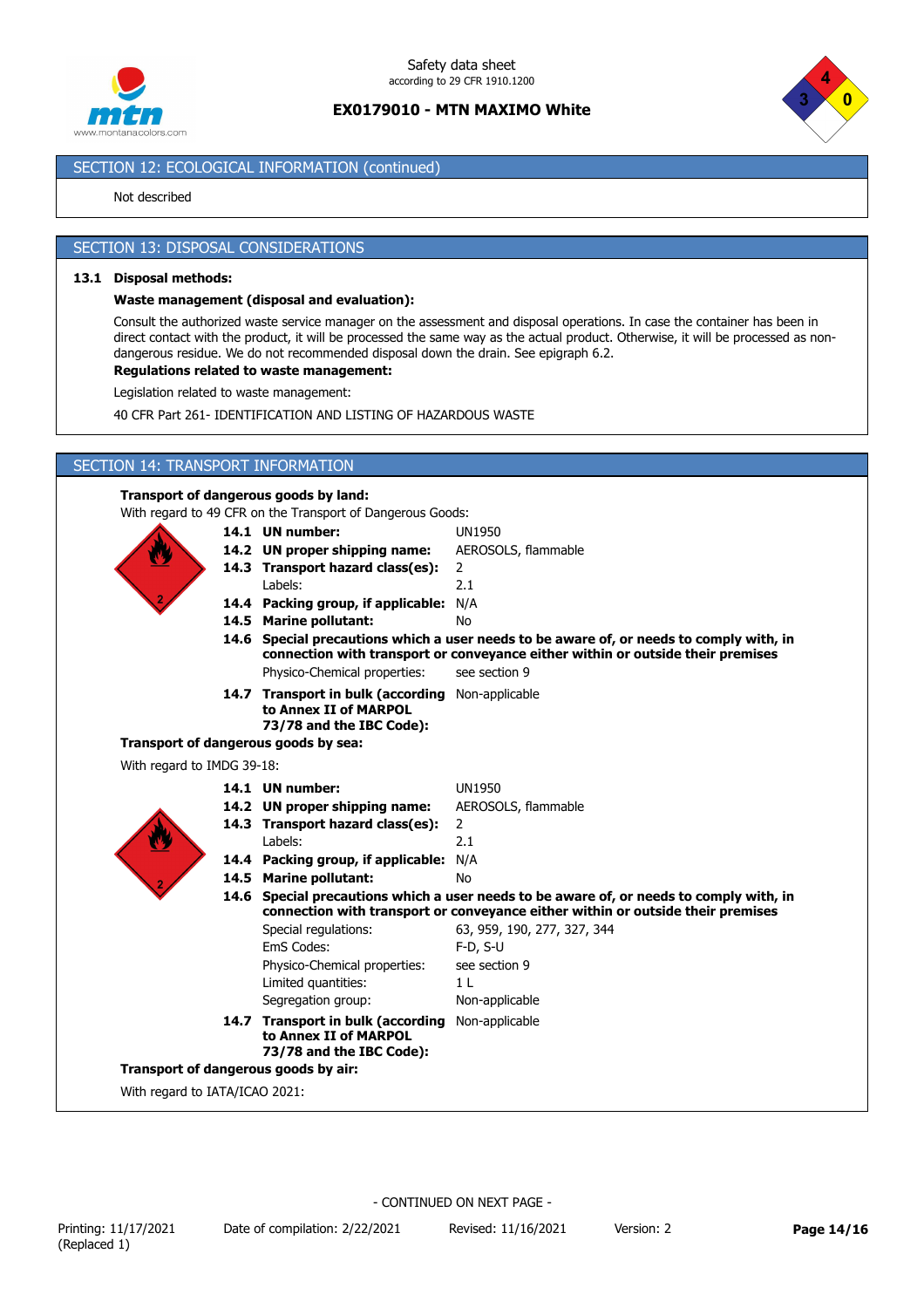



# SECTION 14: TRANSPORT INFORMATION (continued) **14.6 Special precautions which a user needs to be aware of, or needs to comply with, in 14.4 Packing group, if applicable:** N/A **14.3 Transport hazard class(es):** 2 **14.2 UN proper shipping name:** AEROSOLS, flammable **14.1 UN number:** UN1950 Physico-Chemical properties: see section 9 Labels: 2.1 **14.5 Marine pollutant:** No 14.7 Transport in bulk (according Non-applicable **to Annex II of MARPOL 73/78 and the IBC Code): connection with transport or conveyance either within or outside their premises**

# SECTION 15: REGULATORY INFORMATION

### **15.1 Safety, health and environmental regulations specific for the product in question:**

Toxic chemical release reporting under EPCRA section 313 (40 CFR Part 372): Cobalt bis(2-ethylhexanoate) California Proposition 65 (the Safe Drinking Water and Toxic Enforcement Act of 1986): Non-applicable

The Toxic Substances Control Act (TSCA) : Ethyl acetate ; N-butyl acetate ; Butane ; Propane ; Isobutane ; 2-ethylhexanoic acid, zirconium salt ; Cobalt bis(2-ethylhexanoate)

Massachusetts RTK - Substance List: Ethyl acetate ; N-butyl acetate ; Butane ; Propane ; Isobutane ; Reaction mass of ethylbenzene and m-xylene and p-xylene ; Cobalt bis(2-ethylhexanoate)

New Jersey Worker and Community Right-to-Know Act: Ethyl acetate ; N-butyl acetate ; Butane ; Propane ; Isobutane ; Reaction mass of ethylbenzene and m-xylene and p-xylene ; Cobalt bis(2-ethylhexanoate)

New York RTK - Substance list: Ethyl acetate ; N-butyl acetate ; Butane ; Propane ; Isobutane ; Reaction mass of ethylbenzene and m-xylene and p-xylene ; Cobalt bis(2-ethylhexanoate)

Pennsylvania Worker and Community Right-to-Know Law: Ethyl acetate ; N-butyl acetate ; Butane ; Propane ; Isobutane ; Cobalt bis(2-ethylhexanoate)

CANADA-Domestic Substances List (DSL): Ethyl acetate ; N-butyl acetate ; Butane ; Propane ; Isobutane ; 2-ethylhexanoic acid, zirconium salt ; Cobalt bis(2-ethylhexanoate)

CANADA-Non-Domestic Substances List (NDSL): Non-applicable

NTP (National Toxicology Program): Cobalt bis(2-ethylhexanoate)

Minnesota - Hazardous substances ERTK: Ethyl acetate ; N-butyl acetate ; Butane ; Propane ; Isobutane ; Reaction mass of ethylbenzene and m-xylene and p-xylene ; 2-ethylhexanoic acid, zirconium salt ; Cobalt bis(2-ethylhexanoate)

Rhode Island - Hazardous substances RTK: Ethyl acetate ; N-butyl acetate ; Butane ; Propane ; Reaction mass of ethylbenzene and m-xylene and p-xylene ; 2-ethylhexanoic acid, zirconium salt

OSHA Specifically Regulated Substances (29 CFR 1910.1001-1096): Non-applicable

Hazardous Air Pollutants (Clean Air Act): Cobalt bis(2-ethylhexanoate)

Comprehensive Environmental Response, Compensation, and Liability Act (CERCLA) - Reportable Quantities: Ethyl acetate (5000 pounds) ; N-butyl acetate (5000 pounds) ; Cobalt bis(2-ethylhexanoate) (1 pounds)

### **Specific provisions in terms of protecting people or the environment:**

It is recommended to use the information included in this safety data sheet as data used in a risk evaluation of the local circumstances in order to establish the necessary risk prevention measures for the manipulation, use, storage and disposal of this product.

### **Other legislation:**

Take into consideration other applicable federal, state, and local laws and local regulations.

## SECTION 16: OTHER INFORMATION

### **Legislation related to safety data sheets:**

This safety data sheet has been designed in accordance with Appendix d to §1910.1200 - Safety data sheets **Texts of the legislative phrases mentioned in section 2:**

H336: May cause drowsiness or dizziness.

H317: May cause an allergic skin reaction.

H351: Suspected of causing cancer.

H360: May damage fertility or the unborn child.

- H222: Extremely flammable aerosol.
- H319: Causes serious eye irritation.

- CONTINUED ON NEXT PAGE -

Printing: 11/17/2021 Date of compilation: 2/22/2021 Revised: 11/16/2021 Version: 2 **Page 15/16**